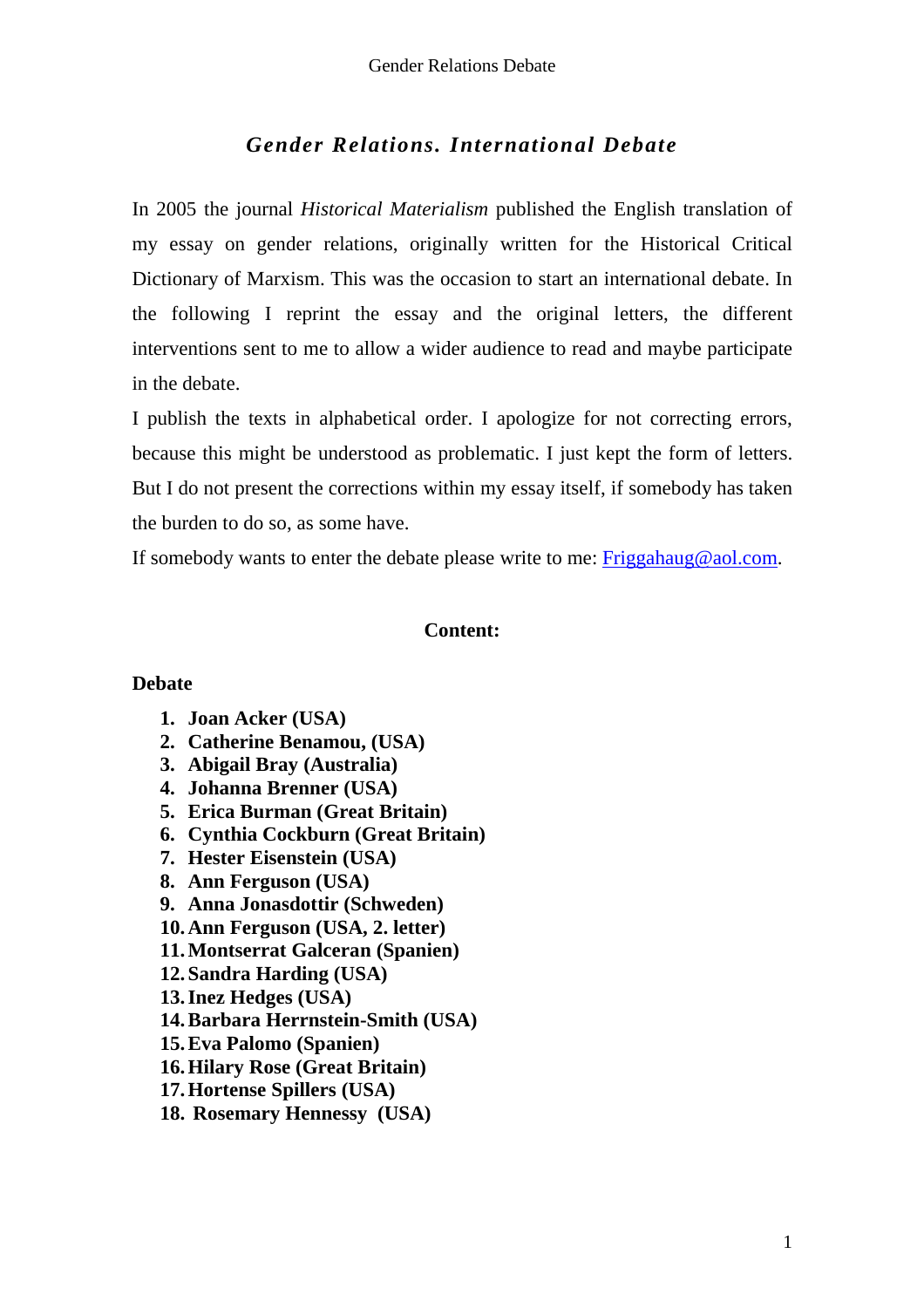# **Gender Relations Debate**

## **1. Joan Acker (USA)**

Dear Frigga,

Thanks for sending me your essay. I have not had time to read it thoroughly, but did give it a quick look. I found it very interesting - you cover a lot of territory and I like the idea of ending with the novelists who tried to imagine different societies. One comment - I found the need for a transition from the end of p. 1 to the beginning of p. 2. I was not prepared for your going into discussions of different theorists. You might add a transition sentence or two saying how you will go about exploring the different meanings of gender relations. I will try to go back to it later and give you more feedback.

Joan

# **2. Catherine Benamou, (USA)**

Dear Frigga:

here, at least is my "edit" of your wonderfully comprehensive genealogy of the use of "gender relations" in Marxist/Feminist thought. the "state of the art"... I may make two suggestions:

1) these anthropological words: gentes, hetaerism, punaluan and syndyasmian, are not in common usage in English (although of course, those of us who have studied anthropological theory and kinship relations might know some of them). Perhaps worthy of clarification since they are presented as models of marital practices and social/biological groupings.

2) there may be some objections in "queer" quarters that gender roles are not stressed as the means whereby gender difference is constructed according to prevailing ideologies governing gender relations. That is there might not only be "multiple genders" as in the Guatemalan (I think it was) case attached to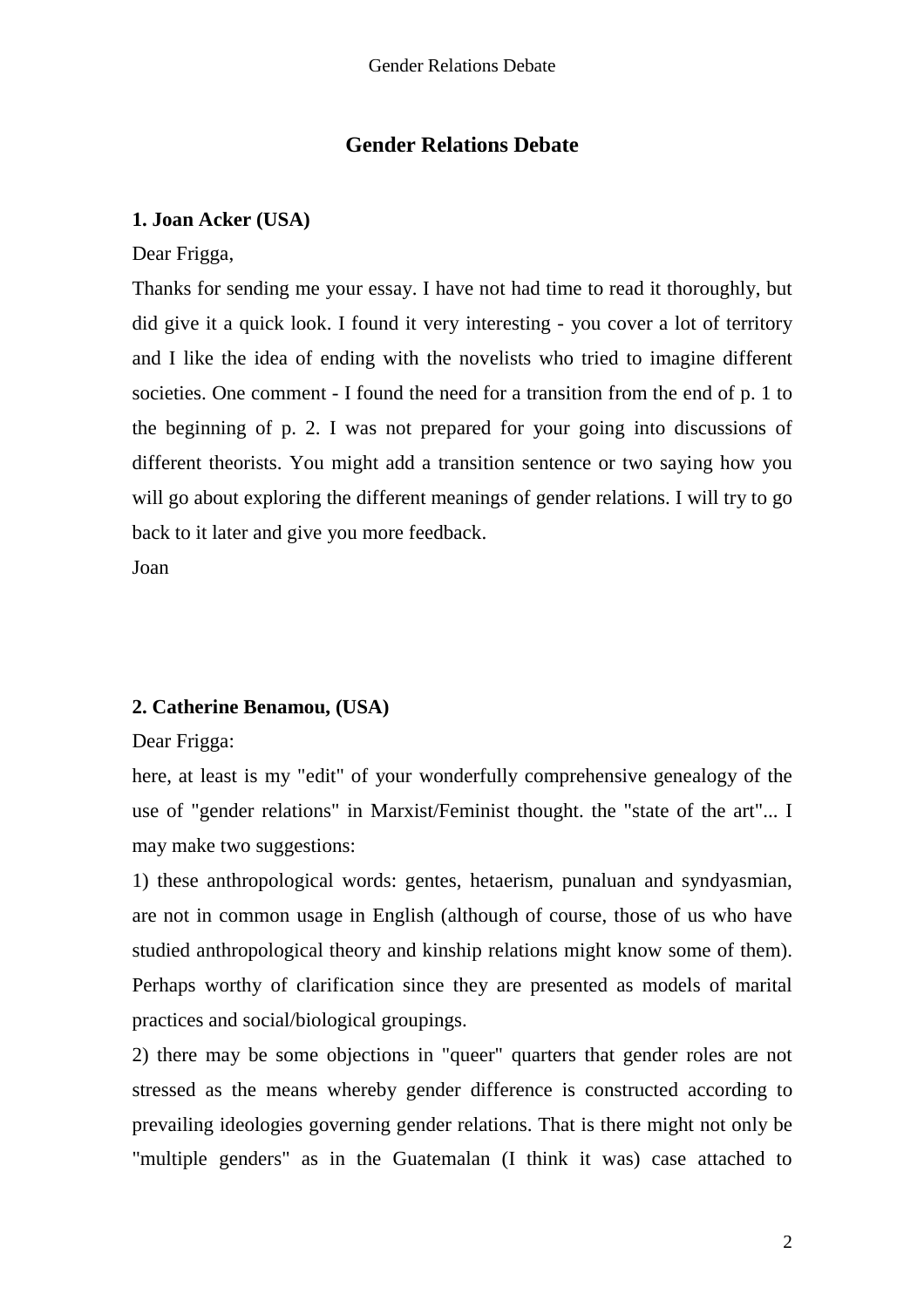inanimate things, but same-gender relationships can exhibit unequal gender relations because of these gender roles, even though technically, there is no difference between the "sexes" there. Moreover, transgender surgeries are not only becoming more common, but are being openly "displayed" or referred to in public than ever before. Is this an appropriation of the female body by men? Or a less harmful reminder of the malleability of gender difference based on biological "givens" (so that the body is made to respond to a given construction that begins with the personal but has a social manifestation). Just a thought... all my best

catherine

## **3. Abigail Bray (Australia)**

Dear Frigga,

thank you for the opportunity to read your brilliant historical overview of the concept of gender relations as a mode of production which occurs across many fronts, I found it insightful and it taught me a great deal about the shifting contextual terrain around the idea. As usual I found your passionate stance against the destructive effects of global capitalism inspirational. I would love to read your article on Gramsci. Please feel free to disregard my comments if they seem too wide of the mark. I was interested as well by one of your closing assertions, based around Haraway, that the commodification of the body is the 'beginning of a development whose effect upon gender relations constitutes the task of future analysis and a politics of emancipation'. How do we explain that women buy into such economies, that they profit from them socially and economically, that they have an investment in maintaining gender relations through these modes of production? I was fascinated to discover that de Gouges had worked with the idea that women are not innocent actors in power games, and would be interested to see how she connects this more to Nietzsche's idea of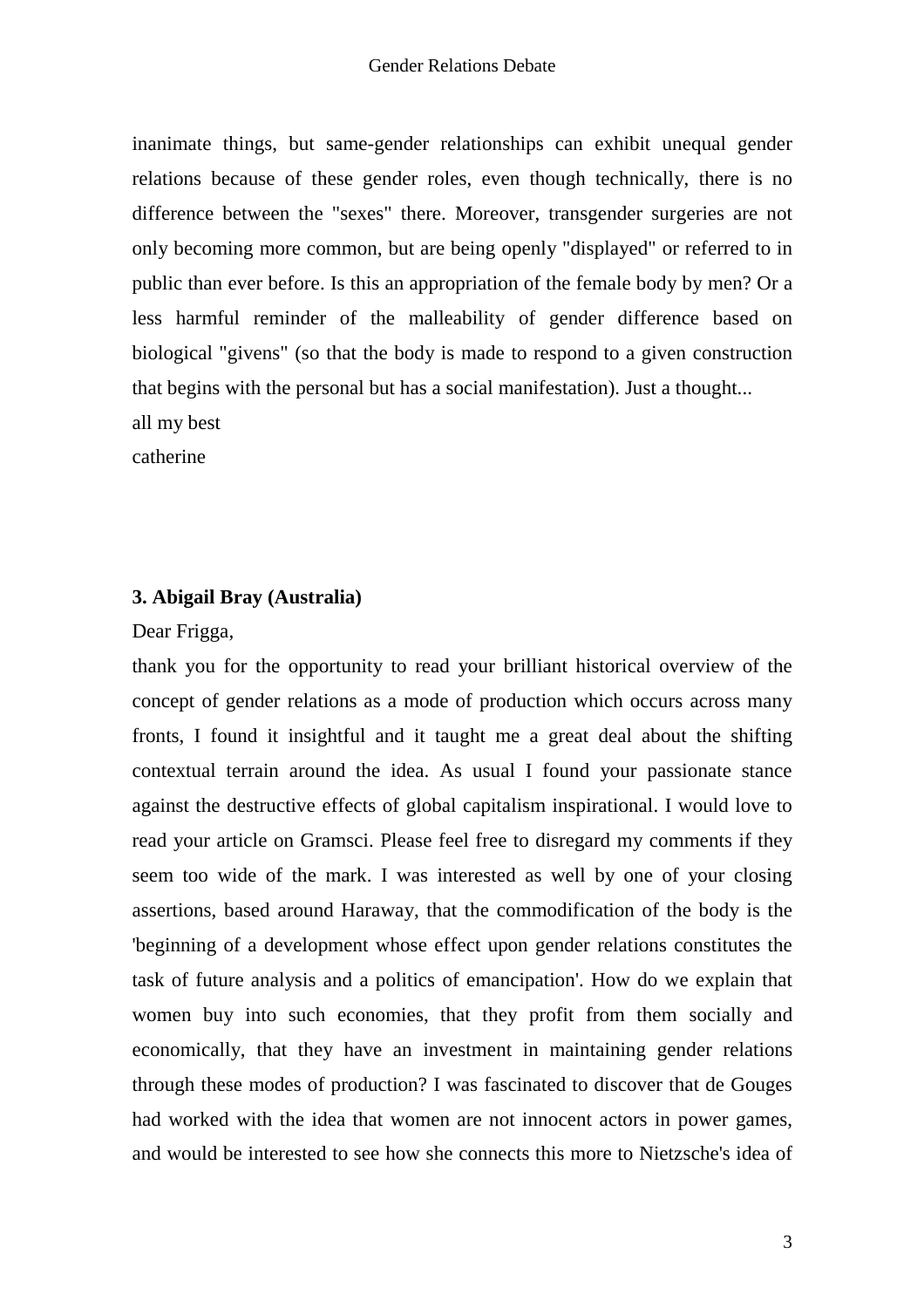slave morality and ressentiment, and how this might also connect with Lenz on women's power as the 'underside' of official power, and in turn how such early ideas might be connected to Haraway's advise that we should abandon an innocent position, and the more general critique of first world women's complicity with global capitalism.

I am currently struggling with the way children are positioned — and I wonder how things might be rethought if we consider that children and not women are the first slaves, that mothers are not simply slaves to their husbands and their children, but that they have more autonomy and agency than children. The history of child labor within the pre-industrial and industrial family might support this. The history of gender relations as a mode of production seems to often position children as a production, the nuclear family as a factory for producing workers etc and that the mother is enslaved by this inescapable biological, natural reproductive function. It is a gender relation which is at the core of many problems. Alternatives such as communual child care (already purchased in some ways by middle class working mothers who place their children in day care) also seems to celebrate women's emancipation from the enslavement of motherhood. It concerns me that the outsourcing of traditional family functions (such as food, emotional care, early education, etc) by capitalism seems to be expressed on one level as the liberation of women from children and it has resulted in the handing over of children to 'expert's and the production of a whole economy of parenting which is also coinciding with the seduction of children into consumption at younger ages. It is as though they have been handed over.

If the analysis of gender relations as a mode of production often seems to rest on the role of the mother then perhaps we need to rethink the position of the child. Instead of being locked into a dualistic, often reactionary, binary, or even a dialectic of sex/gender difference, we expand our thinking by including a third 'term' or agent, the child. (As a specific historical, social and biological subject). Is the child the excluded third term in the theory of gender relations and does this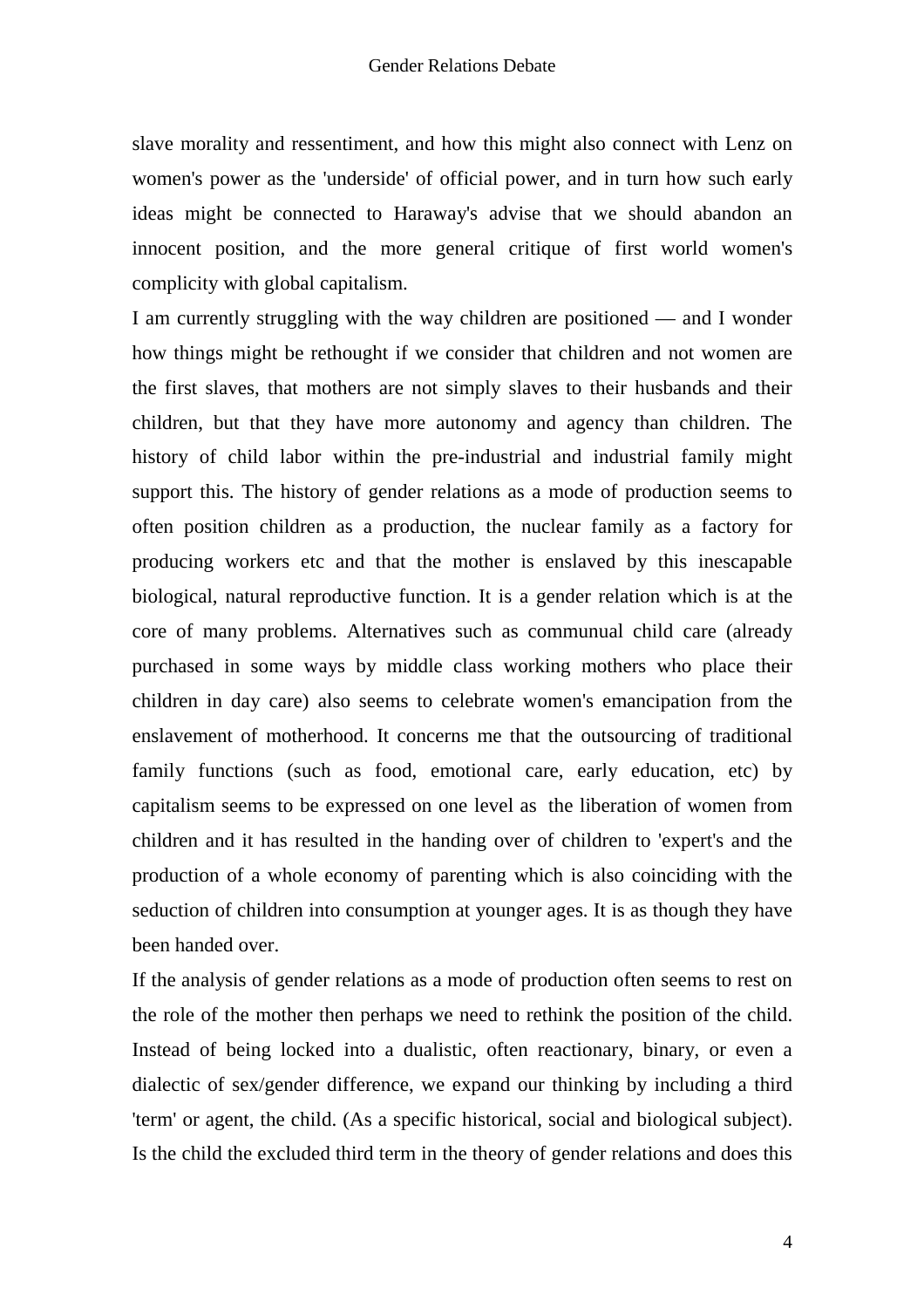exclusion form a silent foundation upon which a dialectic of gender production rests?

Should Wollstonecraft and the British Suffragettes, and even Charlotte Perkins Gilman, be mentioned before Woolf?

Perhaps the sex/gender distinction should be mentioned in the introduction?

Might a transition between Butler and Fraser be made through reference to Fraser's critique of Butler?

Is the critique of the late 20th century lack of attention to gender relations as a mode of production forgetting some feminist work in this area? Would it be appropriate to mention Chantal Mouffe, and sociological work on the feminisation of the secondary labor market in the post-Fordist economy and the identification of 'emotional work' as women's work?

I am not sure if any of this is of interest to you but thank you once again for sharing your work.

best wishes

Abigail

## **4. Johanna Brenner (USA)**

Comment on Frigga Haug's article, Gender Relations

Marxist feminists have worked long and hard to find a route through which we might fully integrate gender into Marxist social theory. Frigga Haug's discussion of gender relations outlines many of these routes and proposes some ways forward. I understand her to say that an historical materialist approach to gender relations has to begin with several insights—gender relations, like other social relations, are historically changing rather than fixed (despite the fact of sexual difference in the human species); the demands of species survival are a nondeterminist starting point for a materialist theory of gender relations; in any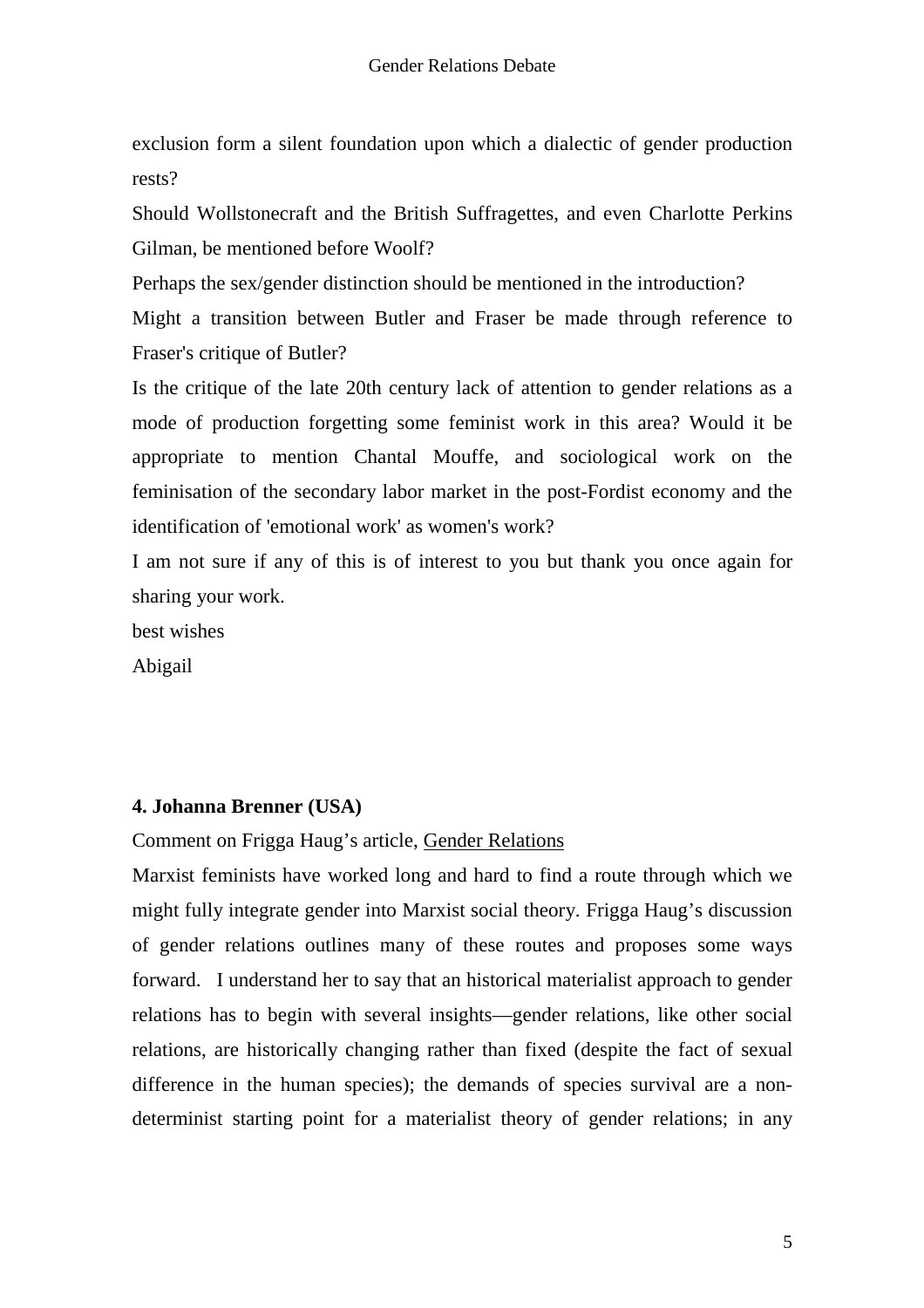social formation "gender relations are always relations of production just as, vice versa, relations of production are always also gender relations."

But to make sense of this notion that gender relations are always relations of production, and vice versa, we need to rethink what we mean by relations of production. Marxist feminists begin, as Marx does, with the claim that social labor is fundamental to human survival. But we would argue that the process through which social labor leads to human survival includes not only the production of material goods but also the additional labor necessary to reproduce human beings both on a daily basis and intergenerationally. Intergenerational reproduction involves social labor (feeding, clothing, cleaning, enculturating children, etc.); it also refers to procreation (as the starting point of species survival). The notion of social reproduction was developed to capture that part of the process of social labor which focuses on meeting individual needs for sustenance and on birthing and rearing the next generation. Social reproduction refers to how food, clothing, and shelter are made available for immediate consumption, how children are cared for and socialized, how the needs of ill and infirm individuals are met, and how sexuality and procreative relations are organized. Social reproduction can thus be seen to include various kind of work—mental, manual, and emotional—aimed at providing the historically and socially, as well as biologically, defined care necessary to maintain existing life and to reproduce the next generation. The organization of social reproduction can be defined as the institutions within which this labor is performed, the strategies used to accomplish these tasks, and the cultural meanings that make both institutions and strategies sensible to social actors.

That we speak of production on the one hand and social reproduction on the other is, in part, an artifact of both the (masculinist) historical development of marxist thought (how production has been defined) and the nature of the capitalist mode of production. That is, in capitalism, the work done in households, although crucial to species survival, is separated off from the production and circulation of commodities. Nonetheless, as Marx pointed out,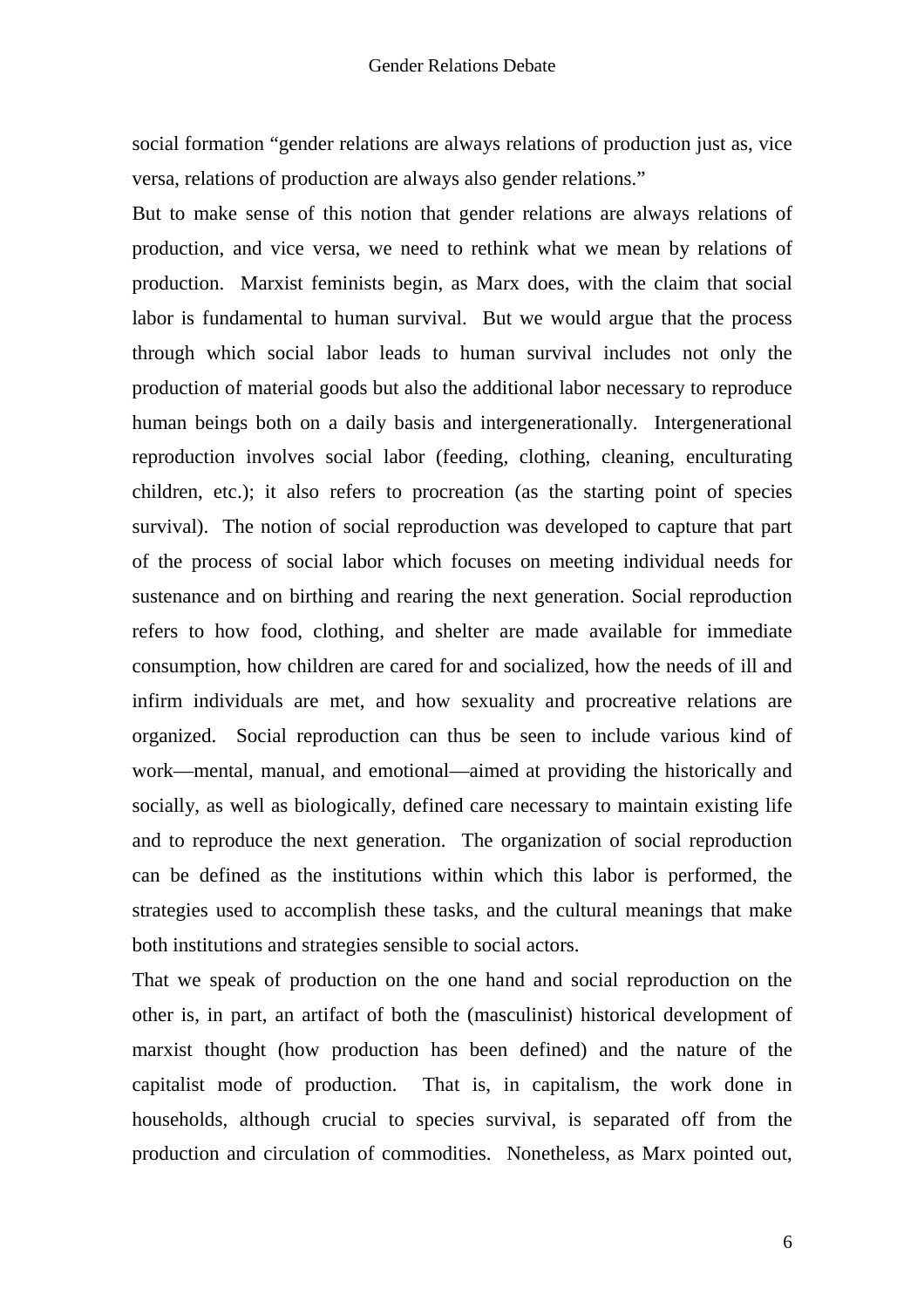commodities (and this would include commodified services) are both use values and exchange values. From the point of view of the production of use values, marketized and non-marketized labor is a unifed process which has, as its end result, the reproduction of human beings. The separation of what is from one point of view (the point of view of production of use values) an integrated process into two different types of labor (commodified and uncommodified) is a result of capitalist class relations of production, not a universal fact of human social life nor even the consequence of industrialization or a complex division of labor in production (this division between commodified and uncommodified labor parallels the emergence of the division between public and private spheres of social life in capitalism).

A gender division of labor has historically been fundamental to the relations of social reproduction; one could say that the organization of social reproduction is the ground on which the institutional, cultural, bodily organization of gender gender relations—are constructed. How these gender relations work, what kinds of power and resources they confer, how gender identities are understood and experienced, and so forth place limits on and shape the possibilities for how production is organized and how surplus labor is extracted. And, similarly, how production is organized and how surplus labor is extracted, constrains the organization of social reproduction.

Without trying to establish cause and effect, we can say that the relations of production and the relations of social reproduction are mutually constituted. As Huag points out, in Capital Vol I, Marx noted that the maintenance and reproduction of the working class as a condition for the reproduction of capital could be left "to the labourer's instincts of self-preservation and of propagation" She adds, except for social "forms of care for the poor and "social welfare." Let us look at this a bit further.

Rather than working to reproduce the labor force, there is a consistent tendency within capitalism to undermine the conditions of life of the working-class and to threaten the reproduction of the labor force. This is primarily because individual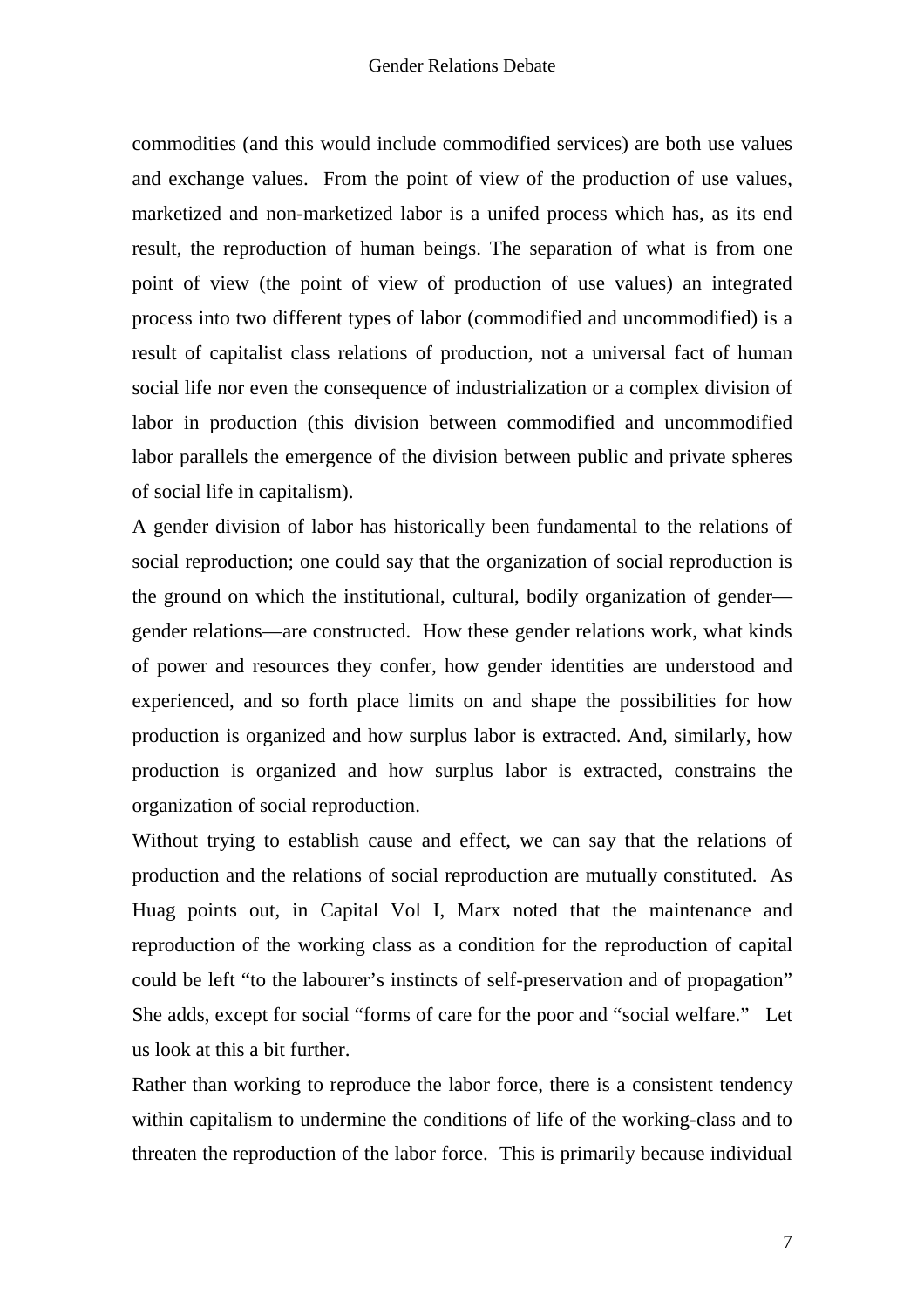capitalists, in competition with each other, cannot take responsibility for the children of their workers, since there is no way they can capture for themselves the fruits of this investment. Instead, demands of accumulation push in the opposite direction—downward pressure on wages, contingent workforce, etc. The ability of the working-class to reproduce itself therefore depends on levels of class struggle. But what shape does this struggle take? What demands are put forward? What institutions emerge within which the working-class is able to reproduce the next generation of workers? Here, gender relations, embedded in the organization of social reproduction, play a significant role. Gender relations shape the dispositions and identities, the particular interests and needs that men and women bring into working-class organizing, whether in the community or the workplace. Gender relations also, even more crucially, shape the abilities of women to inhabit the political spaces within which the direction of working-class struggles is decided. While Haug may be right to say that "The state…ensured that the economy did not destroy its own foundations," (p. 299) we have to account for the emergence, growth and decline of the welfare state. The forms that the welfare state has taken in different capitalist social formations have to be understood as a product of class and gender struggles (including those of the middle as well as working-classes). One of the more interesting aspects of the contemporary situation is that in many capitalist countries, women have essentially been refusing to reproduce the future generation of workers, as birthrates sink below replacement levels. This can be read, at least in part, as a strategy women are adopting to relieve themselves of the hardships of the double shift. Rather than expansion of the welfare state, we see the increasing commodification of care, as a growing underground labor force of immigrant women do the care work that mothers (for children) and daughters (for elders) formerly supplied. The rise of the welfare state represented a shift in the organization of social reproduction, removing many tasks from the family/household and creating them as public functions. However the welfare state may have met the needs of capital, its rise cannot be explained in terms of this function.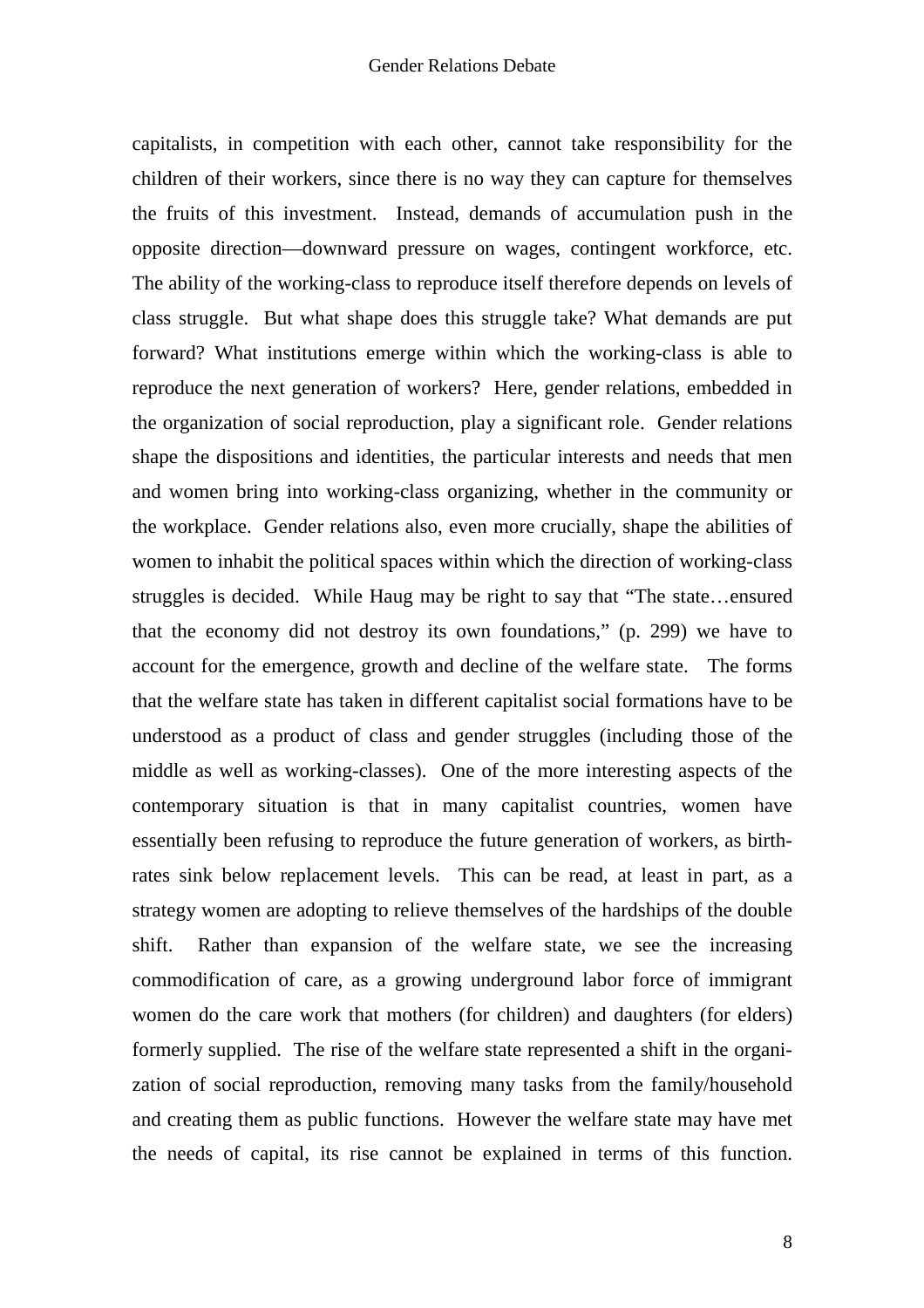Similarly, we ought not expect that declining birth rates will force the capitalist state to expand investments in future labor. Capitalist employers may very well meet their need for future workers through outsourcing production and through importing labor—the world is awash in surplus workers. The struggle to make social reproduction a public (social) rather than private (household) responsibility is open-ended and will depend, not on the needs of capital, but on the political self-organization of women, especially working-class women, within the context of a revived working-class movement to challenge capital.

# **5. Erica Burman (Great Britain)**

HISTORICAL LESSONS, CULTURALLY-LOCATED POLITICAL ENGAGEMENTS AND TRANS-NATIONAL FEMINIST DEBATES? SOME COMMENTS ON FRIGGA HAUG'S 'GENDER RELATIONS'

Haug's analysis of gender relations as relations of production, as a largely historical review of Marxist thinking and resources informing understandings of gender and class relations, is an informative and educational piece that should function as a major intervention. If I read the argument correctly, Haug challenges the traditional erasure or subordination of analysis of gender relations within Marxist analysis by showing, firstly, the ways in which this was present in Marx's own writings, secondly, by highlighting the precise intellectual sources of his ideas on gender, and thirdly by meticulously documenting variations in reception, re-citation and re-working to shift analytical attention away from gender relations. The outcome of this close reading of sources amounts to a major claim of the continuing, if covert, understandings of gender relations that permeates Marx's own, and subsequent, analysis – both in its achievements and inadequacies. Of particular interest to me was the careful tracing of the sources of his ethnographic writings, whilst also seeing presented the sustained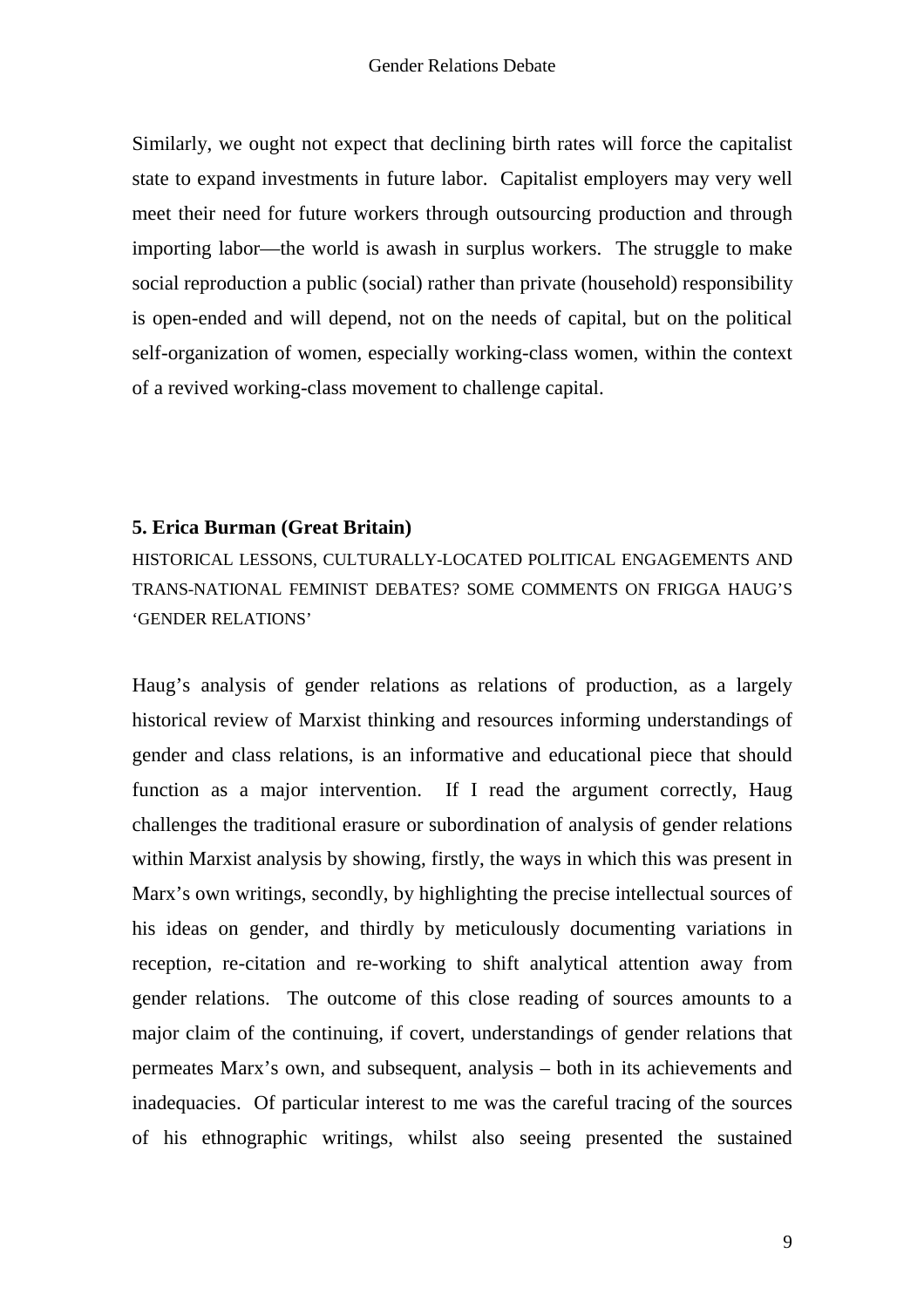formulation of over two centuries of analysis of gender relations from Olympe Marie de Gouge's radical writings from the context of the French Revolution onwards. These offer refreshingly contemporary resources for current feminist debates.

It seems to me that the achievement of this dictionary entry demands appreciation and respect from feminists, especially since it drives home how marxists and socialists only at their peril ignore gender as a productive axis of social relations. Haug's account resonates with and intervenes within longstanding feminist debate concerning the analytical usefulness of a focus on gender relations (rather than on gendered identities, gendered (in)equalities or even on 'women', for example) that clearly warrant further elaboration. But since I am not a scholar of marxist thinking, my comments will hereon be concerned with the latter part of the essay – in particular, to elaborate further challenges for feminists and marxists attempting to engage in adequate ways with the complexity of gender and class relations. My focus is unashamedly on current problematics, but doubtless there would be equivalent genealogical analysis to undertake too.

My orientation is inevitably structured by my own cultural-political contexts – which, as both Haug (and Haraway (1991) writing a few years earlier for a similar project) point out, structure the very concept of 'gender'. Indeed the first book I turned to after reading Haug's essay, and re-reading Haraway as its predecessor, was the (2004) book, *Gender,* in the new Keywords series. Significantly subtitled, *For a Different Kind of Globalization*, this book (and the three others – so far – in the series) present essays on their theme (with the other books addressing 'Truth', 'Identity' and 'Experience') from 'Africa, America, the Arab World, China, Europe and India' (from the book covers). The books seem to explicitly resist the generation or application of a metanarrative (which would of course imply a specific viewpoint which is precisely what is at issue), being composed only of 'essays' from each region, so that the dialogue and debate between them occurs (within the reader) through their juxtaposition. And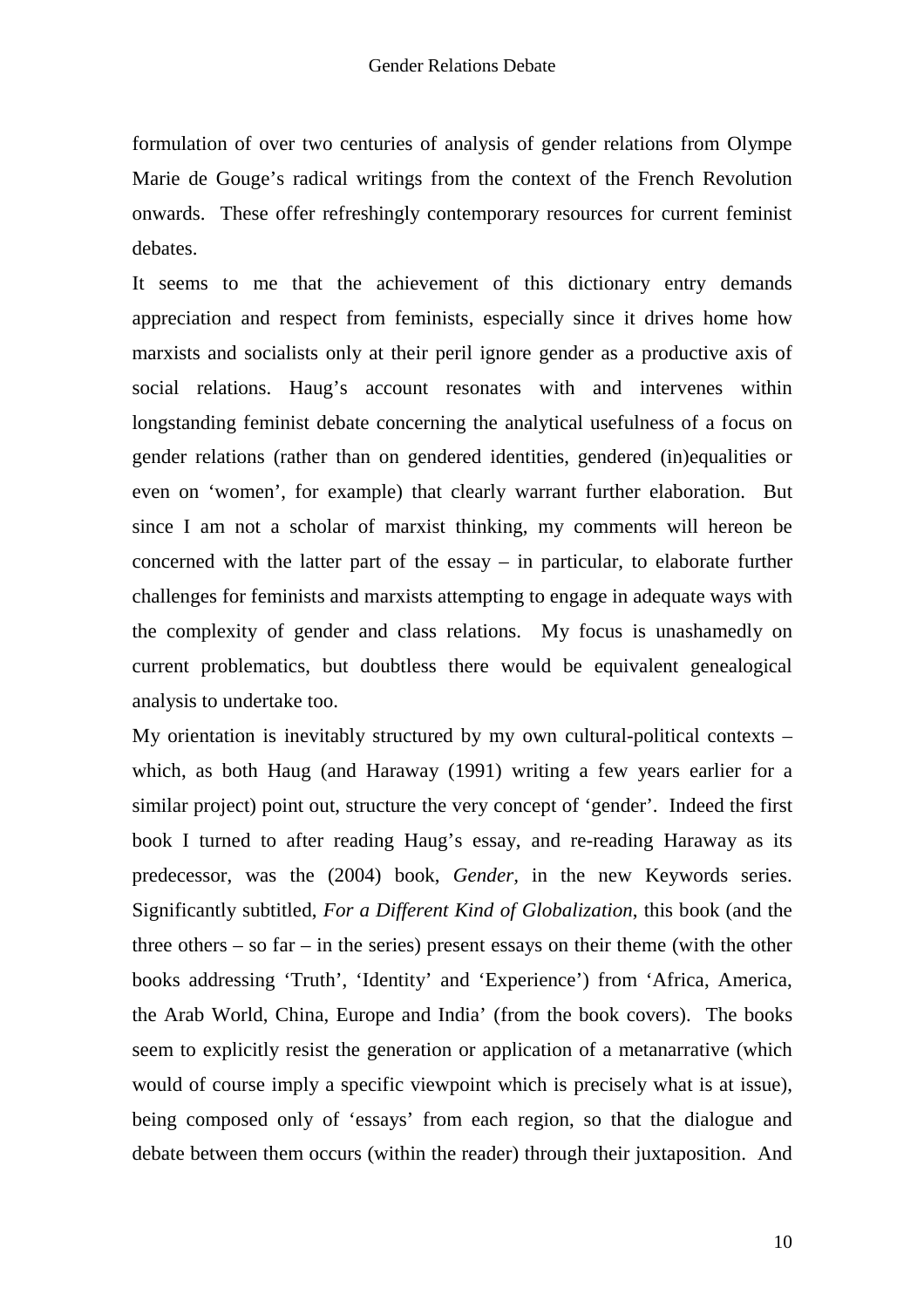indeed I would hesitate to impose such a metanarrative in attempting a review of the volume or its characterisation of the changing treatment or significance of gender across these contexts – partly because, without detailed analysis and narrative exegesis of the book it is hard to get beyond the rather vacuous truism that gendered agendas are – for profoundly important historical and political reasons – profoundly different across different parts of the world. Yet this is indeed what this little volume does show, with what I think must be genuine and far-reaching challenges for any project of a general theory of gender relations.

Let me reiterate that my comments here are offered by way of response to and reflections upon Haug's essay, rather than direct engagements with such matters. Indeed reading it prompted me to reflect upon resources informing my own current preoccupations – largely concerned with the intersections of racialised and gendered positions structured through post-colonial relations and particularly the ways gendered and national identities are racialised by the state (through immigration law, to take a key example). In presenting the following comments, then, I am conscious that feminist debate over such questions has taken different forms in different countries – for significant reasons – and I am too ignorant of the landscape of feminist and related political movements in Germany to hazard any specific query or explanations for such differences. Doubtless German's different history from Britain (and France) in relation to colonialism, slavery and imperialism – connected to two so-called 'world wars' - accounts for some of this. At any rate, British feminists have spent the past (at least) 20 years or so trying to comprehend the ways structures of racialisation permeate, inflect and otherwise conjugate with gender – with core consequences for the reformulation of Marxist analysis of the family, of work, of sexuality and reproduction – even of ideology (see e.g. Mirza, 1997; Bhavnani, 2001).

The key British feminist journal, *Feminist Review,* was from its inception socialist-feminist in orientation. The journal has recently celebrated its twentyfifth anniversary, and significantly the collective devoted much of the commemoration issue to reviewing the history of contestation around the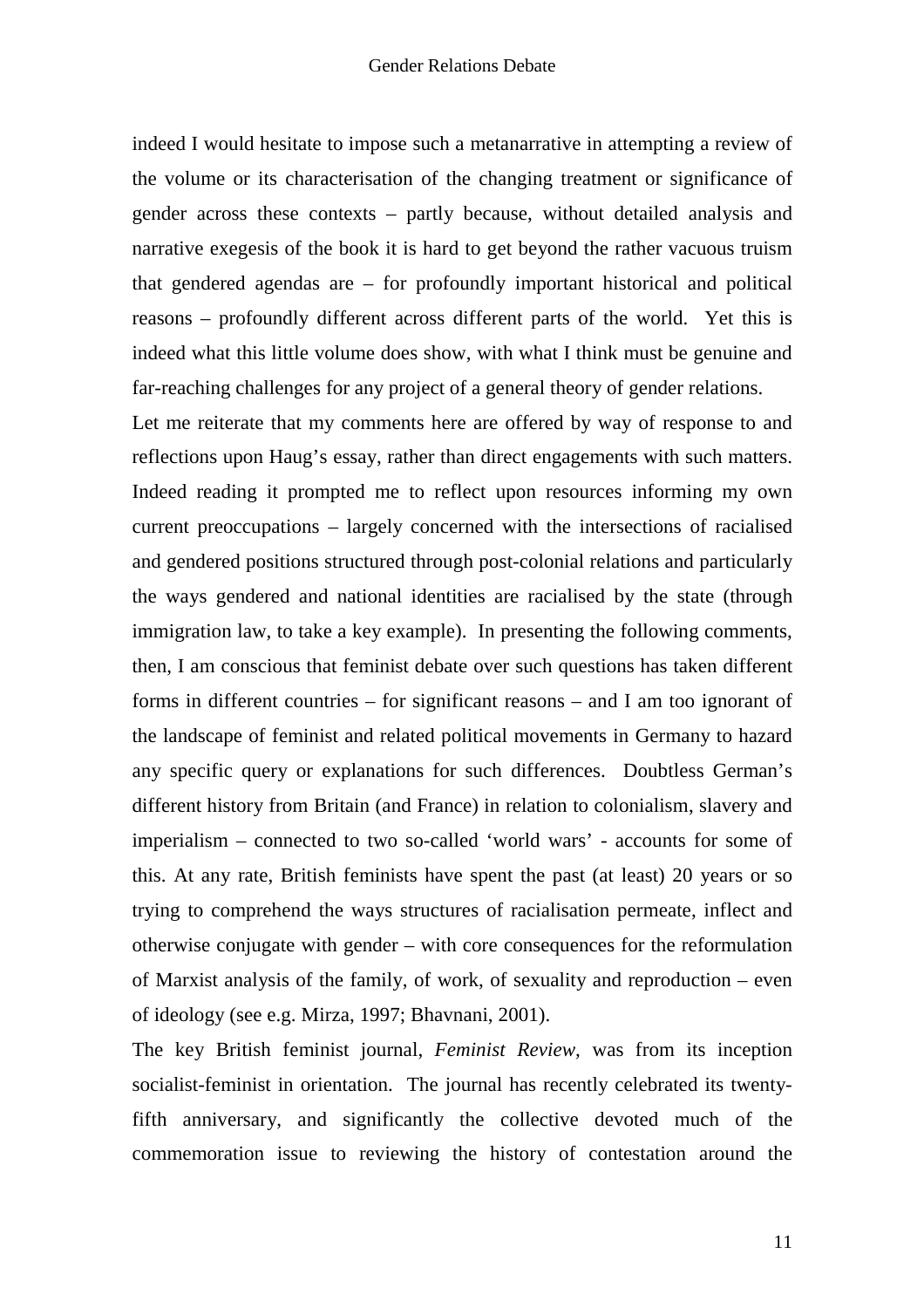unproblematised whiteness of the collective and of 'second wave' (and later) feminist theory and activism (which led to some black members withdrawing from the collective for a period). Interventions published in this journal changed, or certainly reflected the change within, the face of British feminist debate - from Amos and Parmar's (1984) issue on 'Challenging imperial feminism' onwards (giving rise to Barrett and McIntosh's (1985) re-evaluation of their key feminist critique of the family, which in turn was roundly criticised as insufficient by Bhavnani and Coulson  $(1986)$ <sup>1</sup>. Re-reading something of the history of these British feminist debates, and juxtaposing it with my own personal and political history - which is inevitably intertwined with this in complex ways – seemed to offer some clues to the structuring of such preoccupations. Significantly in (at the time I write this) the current issue of *Feminist Review*, Gail Lewis (2005) reflects on this focus on 'race' and racism – in which she herself was a protagonist – and now wonders about how and why it is that the journal seemed less able to address issues of class.

So from where I am, then, it seems to me that there is a key issue facing current theorists and activists seeking to articulate gender and class relations, at a political moment of advancing neoliberalism/high capitalism. *How do we understand and challenge globalization/neo-imperialism's dealings in gendered and racialised bodies as ever more marketable arenas for exploitation of labour power and commodification?* Labour migration is now being acknowledged as a gendered issue as much as a class one, and both are structured by racialisation – marked both by post-colonial legacies of inequality and de-development and differential nation state immigration policies (and their 'harmonisation' to become even more punitive crossnationally, as with the EU legislation). Equally, we know that reproduction and the family are as much racialised as they are classed and gendered, as exemplified not only within the different stakes for black or minoritised and white women in debates about abortion and

 $\overline{a}$ 

<sup>&</sup>lt;sup>1</sup> Interestingly the authors preface the reprinted article by expressing their reluctance to see this article republished, but (claim, slightly ambiguously) '*Feminist Review* has persuaded us that the climate is now different' (Barrett and McIntosh, 2005: 64)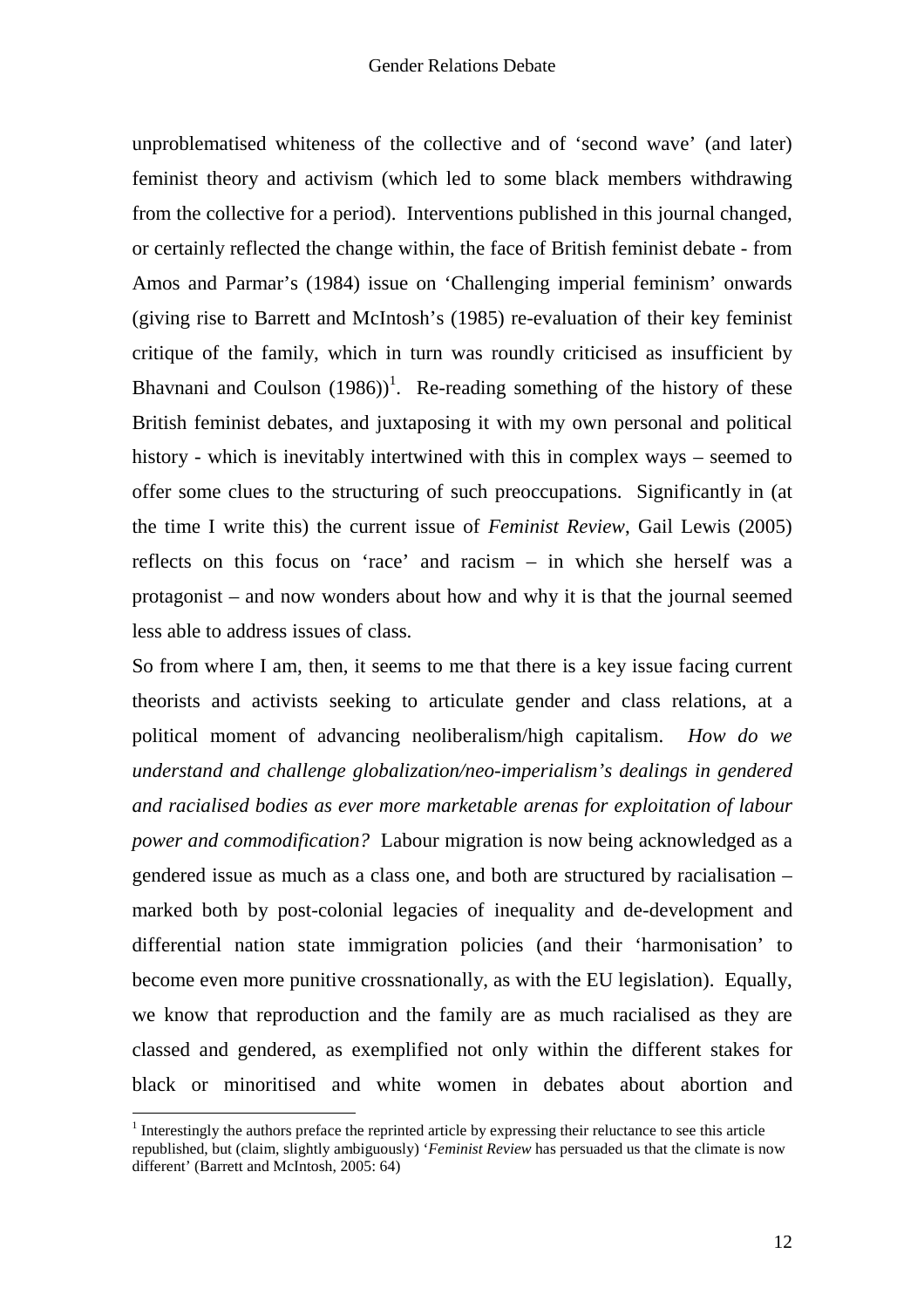contraception, but also by the ways poor women from poor regions of the world are now leaving their children to care for the children of professional middle class women in Europe and North America (Hochschild, 2000), while child labour is only just beginning to be theorised as a gender issue (see Burman, 2005).

British and North American feminist studies have largely moved away from monolithic frameworks for understanding gender and gender relations to always ask the question: which women? How and why *which women* occupy such positions cannot only be reduced to class, nor can their relationships with each other be understood only in terms of class – though classed it clearly is as well. Sex tourism and the trafficking of women are examples of contrasting geographical trajectories that rely upon particularly classed and racialised as well as national and gendered positionings (as Tanya Ostojic's performance piece 'Looking for a husband with an EU passport' explores – see Milevska, 2005). The examples just go on and on.

So in my view, one key question for an adequate analytic of gender relations has to be how these are articulated by and through colonialism, and more recently neo-colonialism and (or, I should say, as) globalization. Here discussions of the strengths and limits of such concepts as 'intersectionality' (e.g. Yuval-Davis, 2004) are useful to address structural and situation as well as experiential problematics posed by the joint configurations of gender, race and class (with important consequences for the definition and regulation of women's sexualities, Yuval-Davis, 1998). In terms of the historical analysis of the emergence of Marx's own and later 'marxist' renderings of gender relations, and in parallel with other feminist historical re-evaluations of the interaction between gender and colonialism (e.g. Ware, 1991), are there possible re-readings of the early ethnographic sources he drew upon (that were surely broadly conducted under such conditions) that could offer further illumination on the process of the construction of their mutual constitution?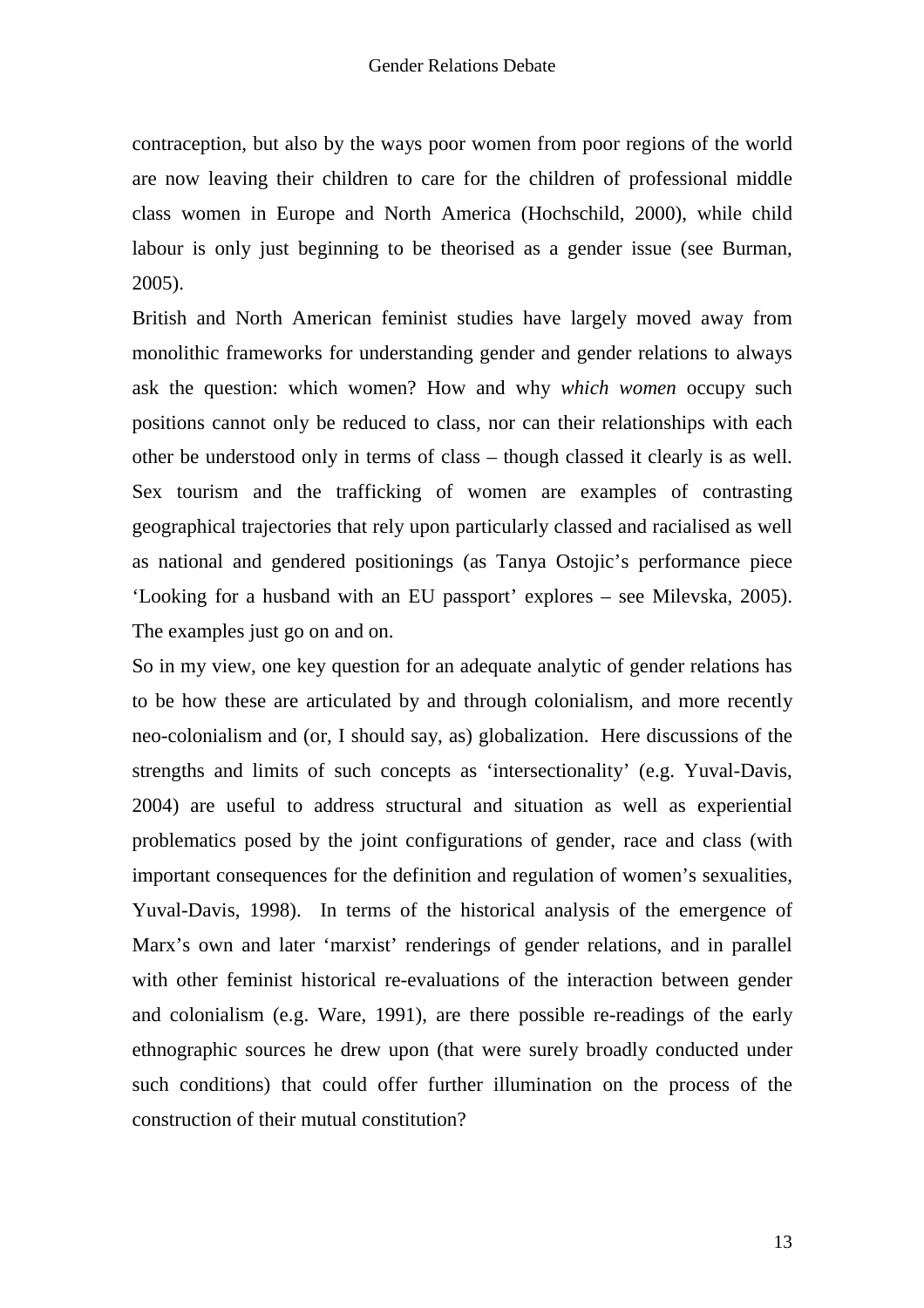Moving onto my second key area, which also arises from current dilemmas, I wonder how the analysis of gender relations put forward would engage with current discussions of 'feminisation'. This term has acquired widespread but diverse and rather imprecise current use – inspired originally by discussions of the 'feminisation of poverty', used to describe the particular ways poverty affects women, but has migrated to such diverse arenas as 'feminisation of the third world' (signifying the rendering of poor countries as helpless and passive), or even the 'feminisation' of certain professions (signifying the devaluation of a discipline or profession by virtue of the increasing presence and seniority of women in it!), or beyond this (gaining a more apparently positive hue) the ways in which major (and increasingly multinational) companies want women as senior managers, and male managers to acquire 'women's' negotiating and people-oriented skills (in order to regulate them more efficiently). Clearly this diverse collection of uses blurs together some crucial distinctions – not least between feminism and femininity, between gender and labour positioning, and between men and women who are now occupying the positions formerly associated with women). Not least of the problems is the return to a universalised gendered description used to interpret the positions of specifically classed and racialised men and women – that also precisely threatens to elide the complexity of actual gender relations. Clearly home-working (whether of the professionalised or sweatshop variety) is another instance where class and racialised positions are implied as well as gender. But beyond this, and in relation to other uses of 'feminisation' indicated above, what analytical purchase does such concepts as 'emotional labour' (with obvious gendered associations here) offer for an analysis of the ways gendered positionings (whether valued or devalued) can migrate between some differently gendered parties (but with significant racialised and class positionings)?

I see feminist projects as both progressivist (in drawing on current frameworks and traditions – notably marxism, and being committed to programme of social transformation), and as deconstructionist (in questioning and redefining received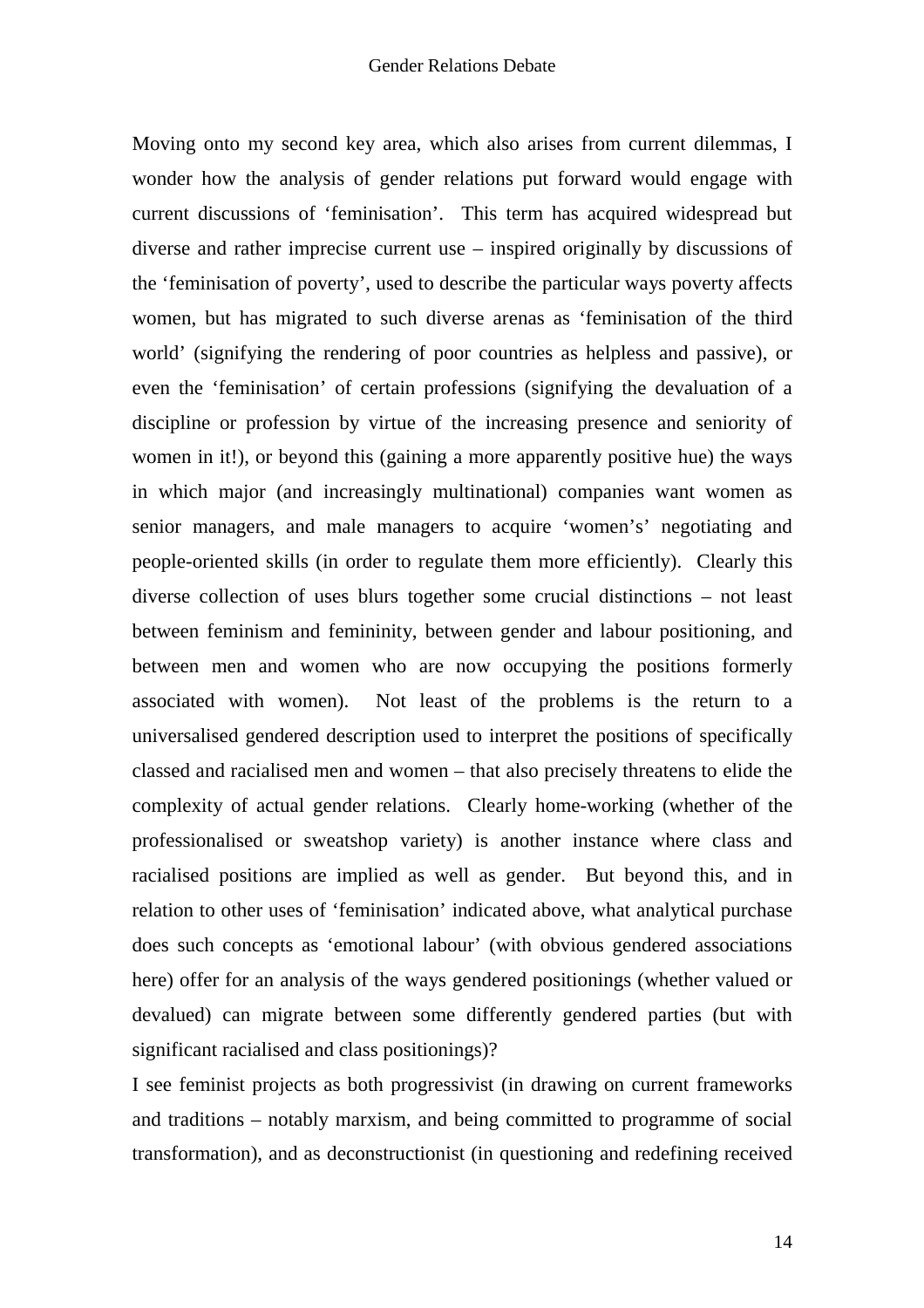knowledges in the light of a gender-sensitivity (see e.g. Burman, 1998). It seems to me that Haug's essay on 'gender relations' is a clear instance of how we need and can use both aspects, and I look forward to its further transformations and applications - in particular to addressing how current contexts elaborate such different positions for men and women, and especially between women, that give rise to major conflicts of interest (based on systems of privilege organised around 'race' as well as class and gender) to prevent coalition and collective action.

#### **REFERENCES**

- Amos, V. and Parmar, P. (1984) 'Challenging imperial feminism', *Feminist Review, 14,*  reprinted in *Feminist Review, 80 (2005):* 44-64.
- Barrett, M. and McIntosh, M. (1985) 'Ethnocentrism and socialist-feminist theory', *Feminist Review, 20,* reprinted in *Feminist Review, 80* (2005)*:* 64-86.
- Bhavnani, K. (ed.) (2001) *Feminism and 'Race'.* Oxford: Oxford University Press.
- Bhavnani, K. and Coulson, M. (1986) 'Transforming socialist-feminism: the challenge of racism', *Feminist Review, 23,* reprinted in *Feminist Review, 80 (2005):* 87-98.
- Burman, E. (2005) 'Engendering Development: Welches Geschlecht hat Entwicklung? Metodologische Perspektiven am Beispiel Kinderarbeit', pp.103-128 in G. Mey (ed.) Handbuch Qualitative Entwicklungspsychologie, Koln: Kolner Studien Verlag, also appearing (in English) as 'Engendering development: some methodological perspectives on child labour', Forum for Qualitative Social Research, 7, 1 http://www.qualitative-research/net/fqs -texte/1-06/06-1-1-e.pdf
- Burman, E. (ed.) (1998) *Deconstructing Feminist Psychology.* London: Sage.
- *(2004) Keywords/ gender: for a different kind of globalization.* Vistar, New Delhi: Alliance of Independent Publishers, France.
- Haraway, D. (1991) 'Gender for a Marxist dictionary', pp.127-148 in *Simians, Cyborgs and Women.* London: Free Associations Books.
- Hochschild, A. (2000) 'Global care chains and emotional surplus value', pp.130-163 in W. Hutton and A. Giddens (eds.) *On the Edge: living with global capitalism.* London: Routledge.
- Lewis, G. (2005) '*Feminist Review*: 25 years and beyond', *Feminist Review, 81:* 5-11.
- Milevska, S. (2005) 'Objects and bodies: objectification and over-identification in Tanja Ostojic's art projects', *Feminist Review, 81:* 112-118.
- Mirza, H. (ed.) (1997) *Black British Feminism: a reader.* London: Routledge.
- Ware, V. (1991) *Beyond the Pale: white women, racism and history.* London: Verso.
- Yuval-Davis, N. (2004?) 'Intersectionality', paper presented at ESRC/Centre for Narrative Research seminar series, University of East London.
- Yuval-Davis, N (1998) *Gender and Nation.* London: Sage.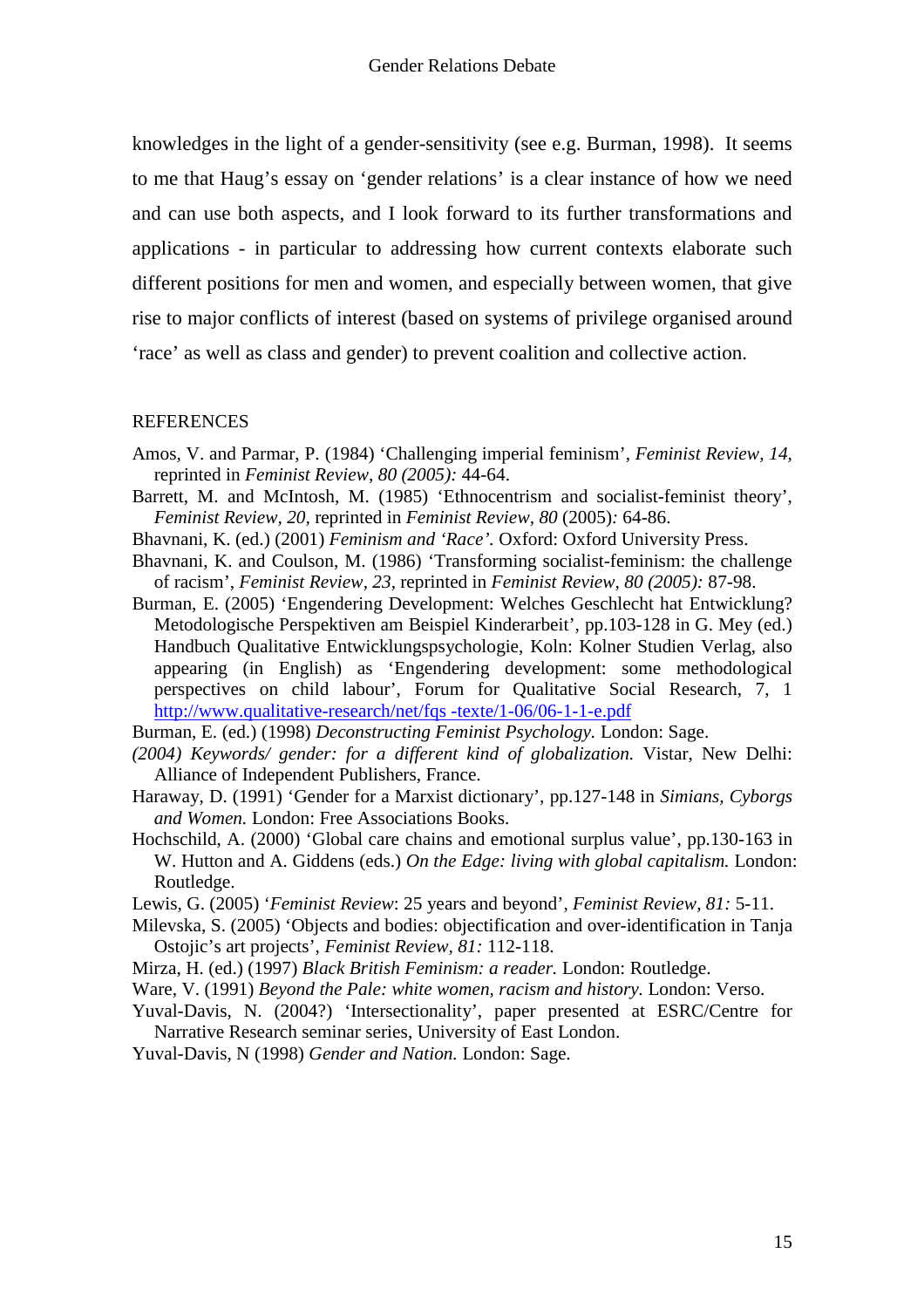# **6. Cynthia Cockburn (Great Britain)**

Dear Frigga,

I read the essay on gender relations for the historical critical dictionary of marxism with great interest. I had a lot to learn from it, so do not think that I can add anything very useful.

It is definitely German oriented, and I suppose that is what you want. For instance the attention given to the plural and singular uses of gender relations is strange to us, but no doubt your readers will expect it and find it necessary.

Because the focus is Marxist thought and the feminisms that have flowed from it, there are certain choices you have made. And so I am not sure, if I mention several below, they are omitted because they dont fit the Marxist framework, or because you have simply overlooked them. Anyway, I mention them just in case...When I think back to the books that most influenced me and women around me a few years back, the things that seem to me to be missing from the review are:

Ann Oakley, Sex and Gender - 1972, because this was really the first time the important distinction was made between sex and gender (later to be overturned by Butlerians). - Jean B. Elshtain and others on the mythical public / private distinction.

Also Dorothy Smith's work (The Everyday World as Problematic, relations of ruling etc.) and that of Sandra Harding (The Science Question in Feminims, standpoint theory etc.)

And I think the book by Bob Connell, Gender and Power, which came before his work on masculinities was also important - stressing gender as a power relation (which is often missed).

But thank you for giving me a chance to read it. I think it is a deep and thorough and interesting piece of work.

Cynthia.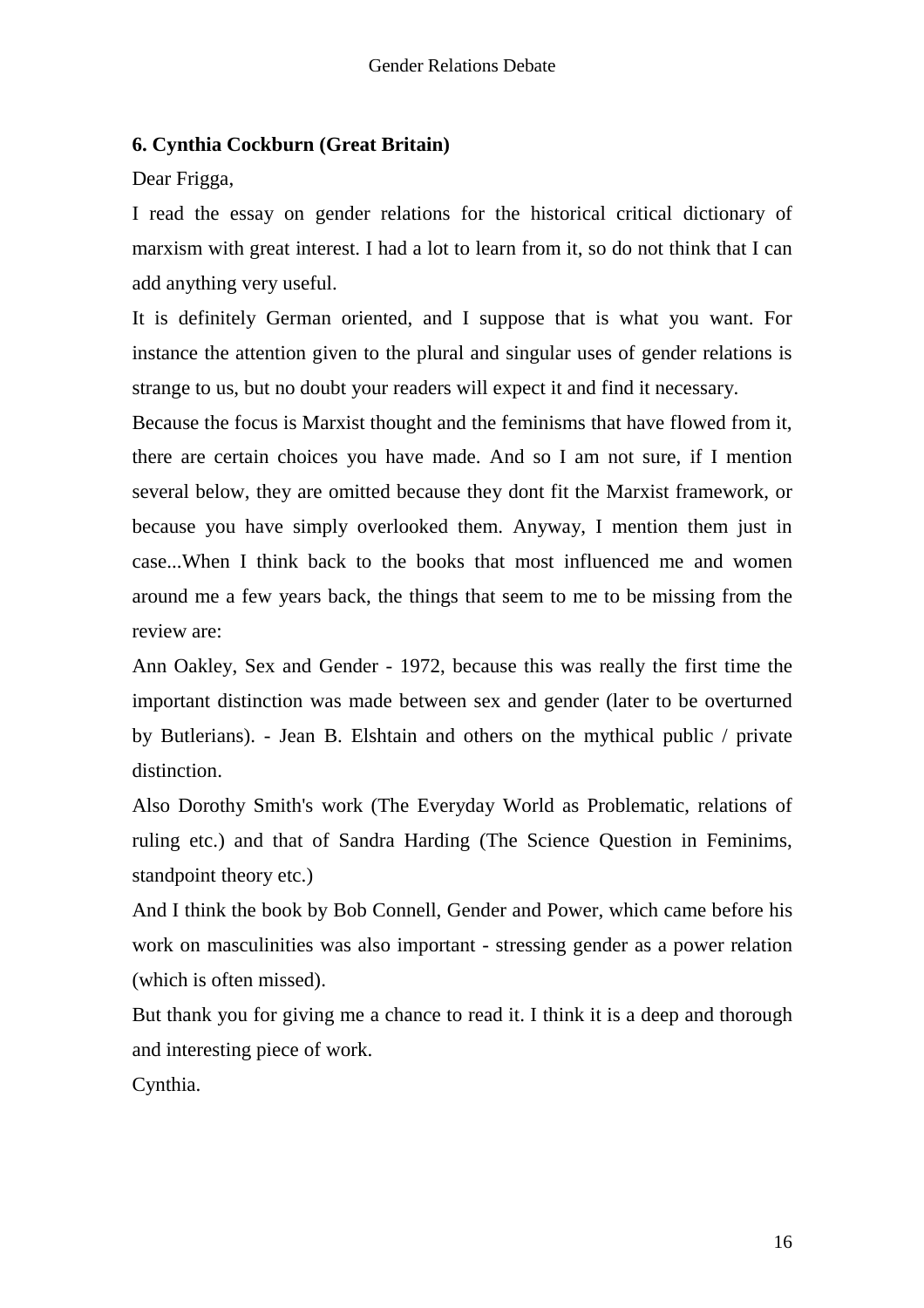# **7. Hester Eisenstein (USA)**

Hi, Frigga.

I finally wound up reading the essay on the computer as none of the versions you sent me will print out properly. They only print every other page. Infuriating! I think it is an excellent essay, very original. But of course the literature is massive, and I am not at all an expert on the anthropological literature, for example. Someone like Rayna Rapp at NYU would have this at her fingertips. (By the way Eleanor Leacock is no longer alive, for your information.).

I don't know how much time you have to work on this. But some omissions that occurred to me as I was reading were:

Mary Wollstonecroft  $(18<sup>th</sup>$  century)

On Marxism and the oppression of women: Lise Vogel

Debate over race, class and gender: Patricia Hill Collins, bell hooks, Angela Davis, Cherrie Moraga, Maxine Baca Zinn and many others.

Also: I think you could make it clearer how you see gender relations integrating with relations of production as women's role in production changes, from the 19th to the early 21st century. The point you made in your essay for Socialism and Democracy was that the "erasure" of gender as women are integrated into all levels of capitalist production is functional for late 20th century service sector capitalism. I missed this clear outline of historical changes in women's gender roles.

Anyway trust this is helpful.

All best wishes,

H.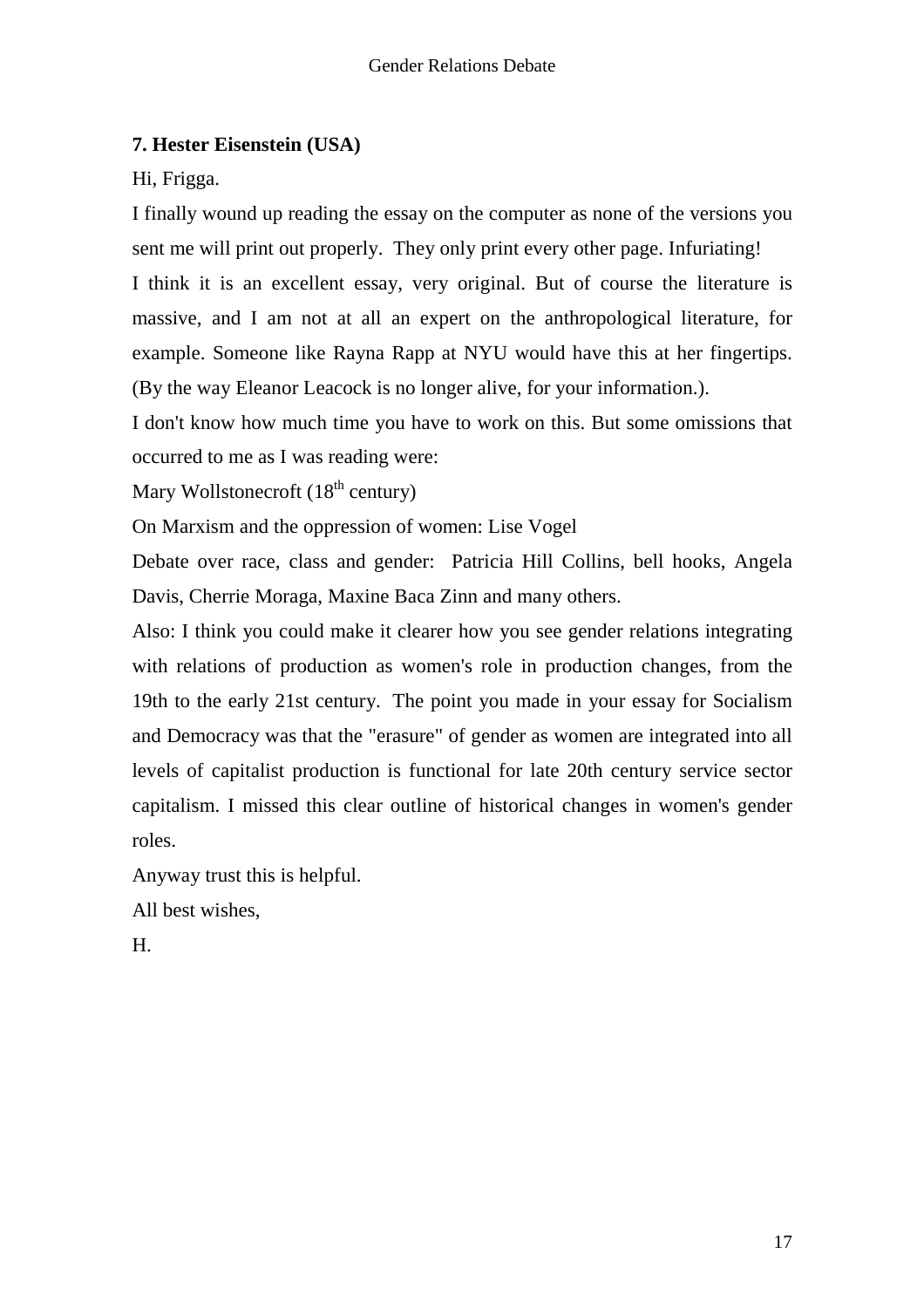# **8. Ann Ferguson (USA)**

Dear Frigga:

Your paper looks very interesting, although I have only had time to skim it briefly. I note that you have no references to my later work on the subject (cf. 1989 <Blood at the Root: Motherhood, Sexuality and Male Domination>, Unwin/Hyman; 1991 <Sexual Democracy: Women, Oppression and Revolution>, Westview). Also you really need to refer to Sylvia Federici's 2004 book <Caliban and the Witch: Capitalism, Patriarchy and Primitive Accumulation>, Autonomedia, which is a brilliant book on the subject.

At any rate, I would be happy to send you detailed comments since we are working in the same area although I still maintain a socialist-feminist dual or multiple systems theory (taking racism into account) whereas you want an integrative Marxist Feminism. And I would be happy to be a part of your ongoing discussion group.

But my comments will have to wait until I have time to start responding.

In solidarity,

Ann

# **9. Anna Jonasdottir (Schweden)**

(this is not in the alphabetical order, but Ann Ferguson is answering to Annas letter, so she will come back in again after this.)

Dear Frigga,

Finally I could take the time to read through your paper, and here is a couple of short comments.

1. I think you manage well to show the points you are making about the importance of discussing relations of production and modes of production "as always also gender relations" (p. 15). However, I would say: yes, if "always" means empirically, historically, in the concrete, but no, if you include also all analytical thought, i. e. the most abstract levels of analysis.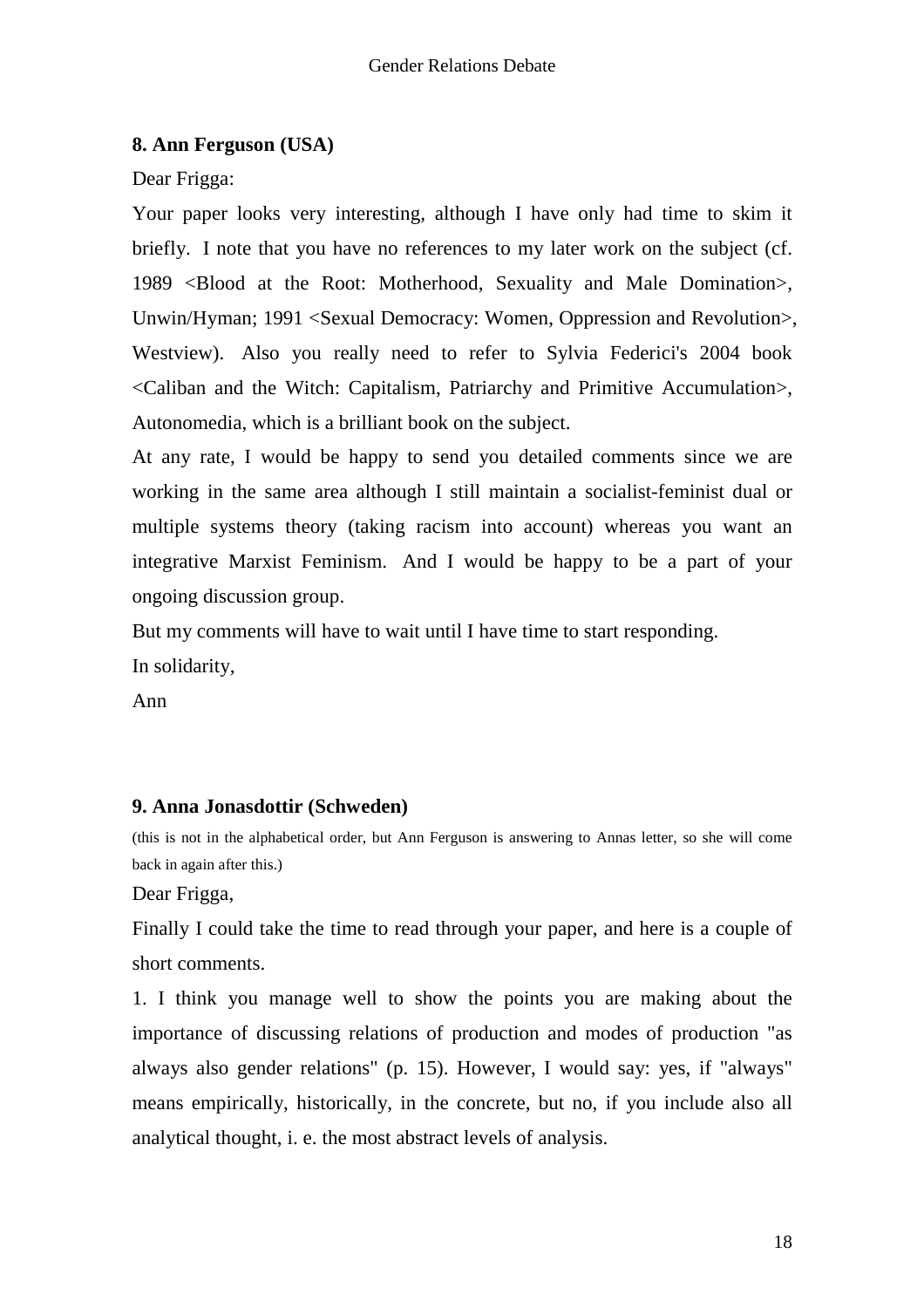2. I do not agree with you on the main points of your argument, that the "greatest barrier /to comprehend gender relations as relations of production is /the tendency to think of gender relations as relationships between men and women" (p 15). You are also wrong in saying that "gender relations as relations of production has never been discussed internationally" (your letter below). This is exactly what I do in my texts (some of which I think I sent you a couple of years ago). I conceptualize gender relations as relations of production - not as an economic production per se, or as a value-creating process through the use and control of labor power - but as a production of people through the use and control of what I name "love power". My use of Marx´s method (not Engels!) does not imply that the perspective you defend and think should be better elaborated (I agree with you on that!) "is obscured" ( see p.1). My theory is not a "phenomenology of men and women", and it does not focus on "relations between particular individuals, as if these were able to be founded upon themselves".

But I do claim that precisely by using Marx´s method in a way nobody else has done I manage to "found" gender relations with their particular "productive force" (a mode of production of people) as an analytically specific dimension of society, theoretically significant as such. From a totality point of view this sociosexual mode of production means, of course, an analytically partial perspective precisely as Marx´s socioeconomic perspective is partial.

3. Finally, therefore, I wonder why you exclude my work in your reviewing of other theorists dealing with Marx? As I´m sure you understand my intention is not to be unfriendly or egocentric, but I must say I am a bit tired of so often being excluded in socalled "international" discussions on gender theory.

I wish you all the best with your work

Anna

P.S. following your quest to distribute your letter widely, I also "feel free" to distribute my comments to two persons in the US who know my work well.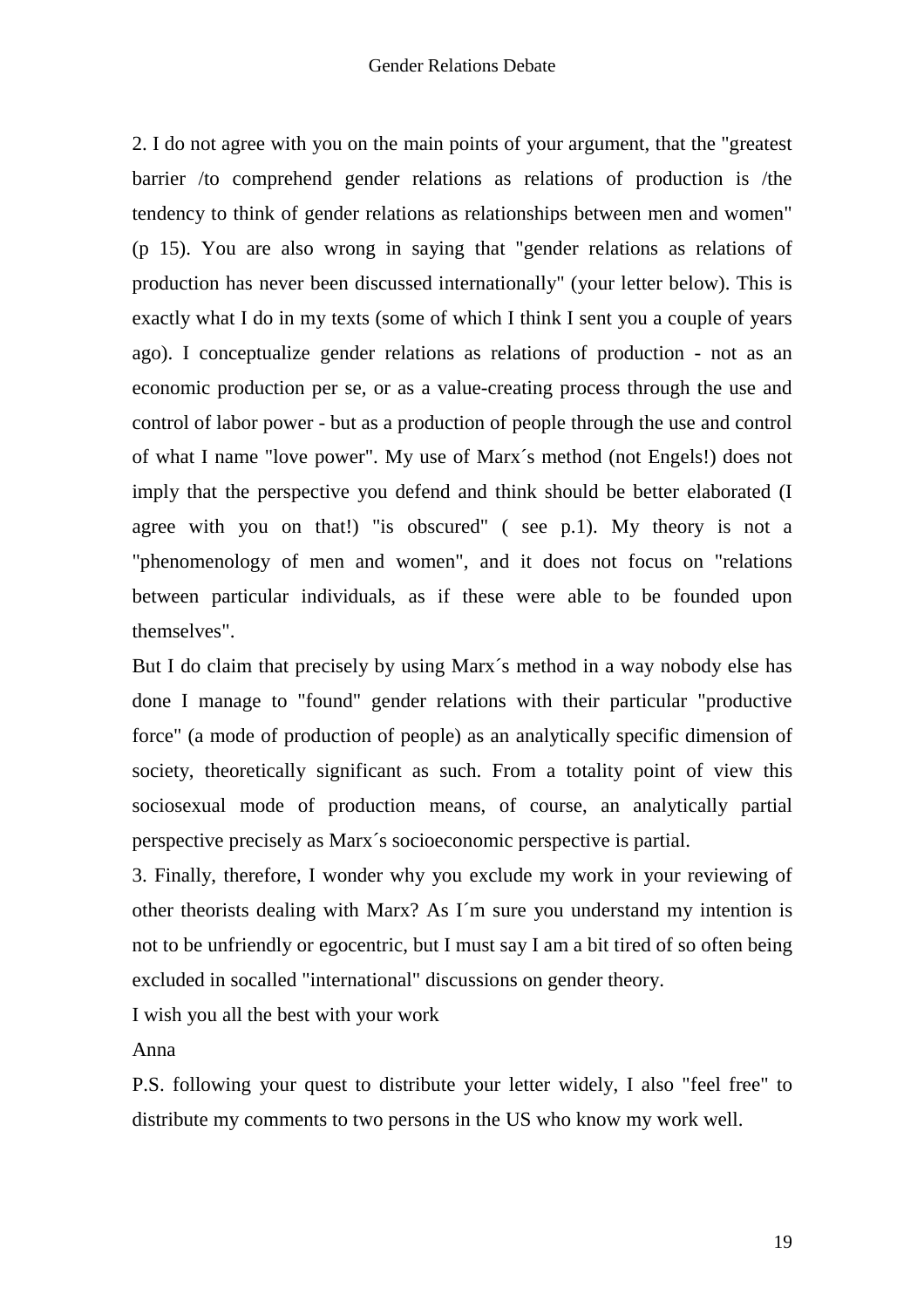#### **10. Ann Ferguson (USA, 2. letter)**

Dear Frigga and Anna:

I would like to agree with Anna in her critique of your claims about the analysis of gender relations, and to point out that I too have developed an approach similar to Anna's which I did quite independently of her but which overlaps almost completely with hers. You do not mention my books on the subject, <Blood at the Root>, published by Unwin Hyman in 1989 or <Sexual Democracy> in 1991 or the paper where I first develop my socialist-feminist theoretical approach "Women as a New Revolutionary Class in the U.S" in Pat Walker, ed. <Between Labor and Capital> (1979, South End Press). I argue that patriarchy is based on a semi-autonomous system of what I call "sex-affective production", which is the production and reproduction of people, sexuality, and nurturance/affection. This is a development of Gayle Rubin's concept of sex/gender systems of kinship but made more historically materialist by me. I think that sex-affective production has different historical forms, earlier based on forms of the male-dominated family/kinship networks (father patriarchy, husband patriarchy) and then in 20th c. capitalism shifting to public patriarchy with welfare state capitalism. These different modes of sex/affective production interact with different forms of economic production and involve the exploitation of women's sex-affective labor (their production of nurturance/love and sexual satisfaction)so that men as a sex-class can be said to be exploiting women's "love" labor, in Anna's terms. I had not seen Anna's work when I wrote my article or books but I have since read it and agree with it as a very interesting dual systems feminist materialism that can be historically specific. I hope that she and I can compare notes and see in what ways our theories are similar and what different. In any case, I think you, Frigga, ought to engage critically with feminist materialist approaches that take Marx's method and apply it in different ways than the standard Marxist feminist approach: otherwise your work will look quite outdated. Another person whose views you should consider is Sylvia Walby. Best, Ann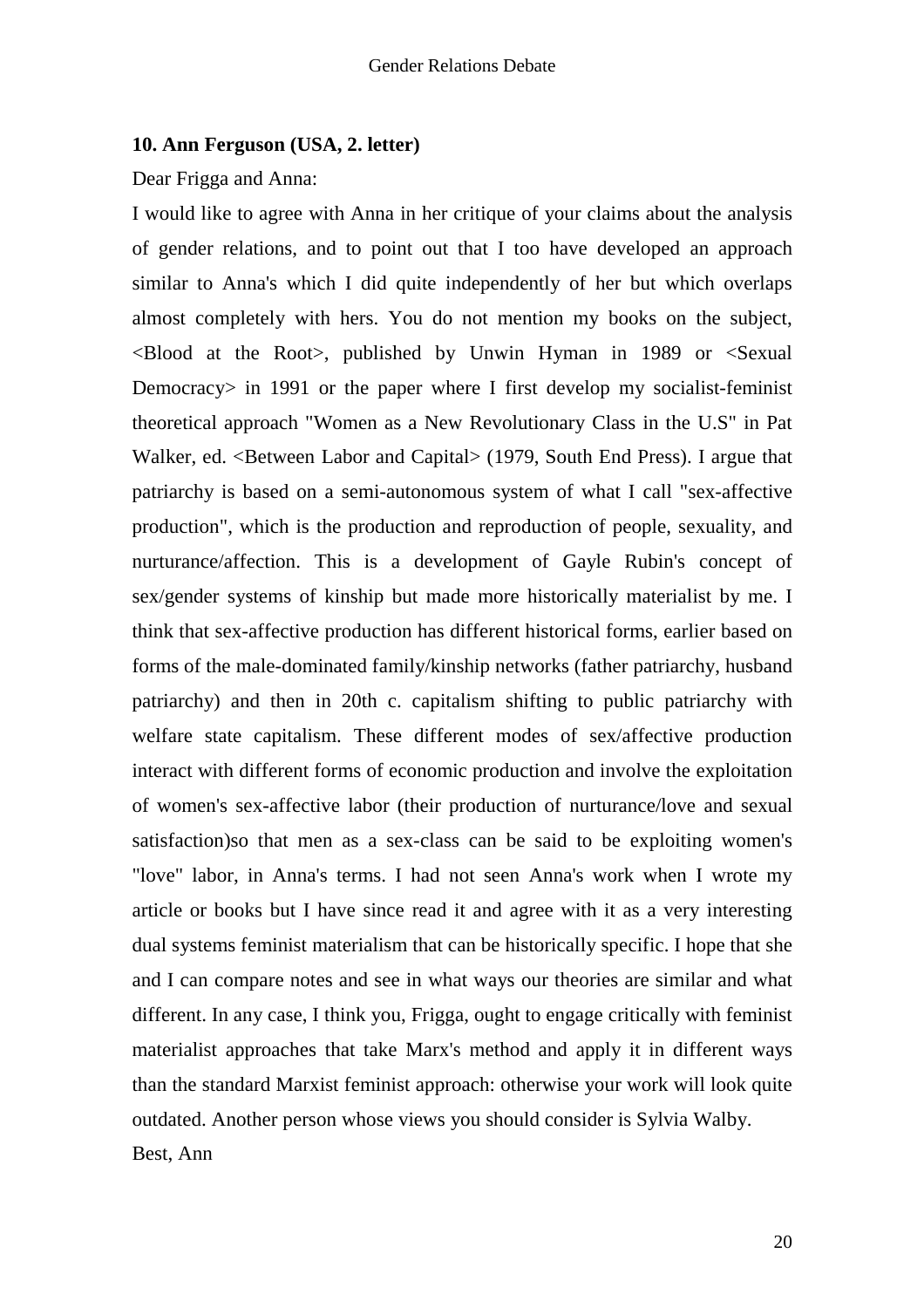## **11. Montserrat Galceran (Spanien)**

Comentarios al artículo de Frigga Haug: Geschlechterverhältnisse.

El artículo hace un repaso realmente impresionante a la cuestión de las "relaciones de género", a su prehistoria en la teoría marxista, a los primeros estudios etnológicos y al debate dentro del feminismo. Desde este punto de vista es un artículo muy completo y creo que es un acierto el que no divida entre una parte histórica y otra temática sino que las integre en una estructura "neutra", sólo articulada por la sucesión de los apartados marcados solamente con un número. Aún así el final del artículo – punto 9 – reúne demasiadas cosas y trata temas que son dispares.

1.- La tesis fundamental del artículo – a mi modo de ver correcta – es que las "relaciones de género" son "relaciones de producción", para lo cual es preciso entender que no son relaciones entre "hombre y mujer", o sea relaciones sexuales/de género en el sentido individual, sino que a pesar de su apariencia, son relaciones sociales y en este marco, no específicamente "culturales" sino de "producción". Obviamente, tratado así el tema, exigiría una clarificación de la relación entre "producción" y "cultura" pues de lo contrario, si bien se escapa al "culturalismo" del feminismo anglosajón más a la moda, no se acaba de aclarar en qué sentido esa producción lo es también de "cultura" ( valores, roles, discurso, posición, etc). Políticamente esta aserción supone que la cuestión de género no queda relegada a un segundo plano, sino que es absolutamente simultánea de cualquier transformación de las relaciones de producción, en tanto que es una de ellas y que, a su vez, cualquier análisis de las relaciones de producción implica el de las relaciones de género.

El punto central de su carácter productivo radica en la "reproducción humana", en el que la existencia y unión de ambos géneros/sexos es imprescindible para la reproducción de la especie, razón por la cual parece que pudiera pensarse una complementariedad entre "reproducción de la especie" basada en la reproducción sexual y producción de los medios de subsistencia y mantenimiento de las estructuras sociales, ligadas al sistema productivo. De hecho el texto de Marx y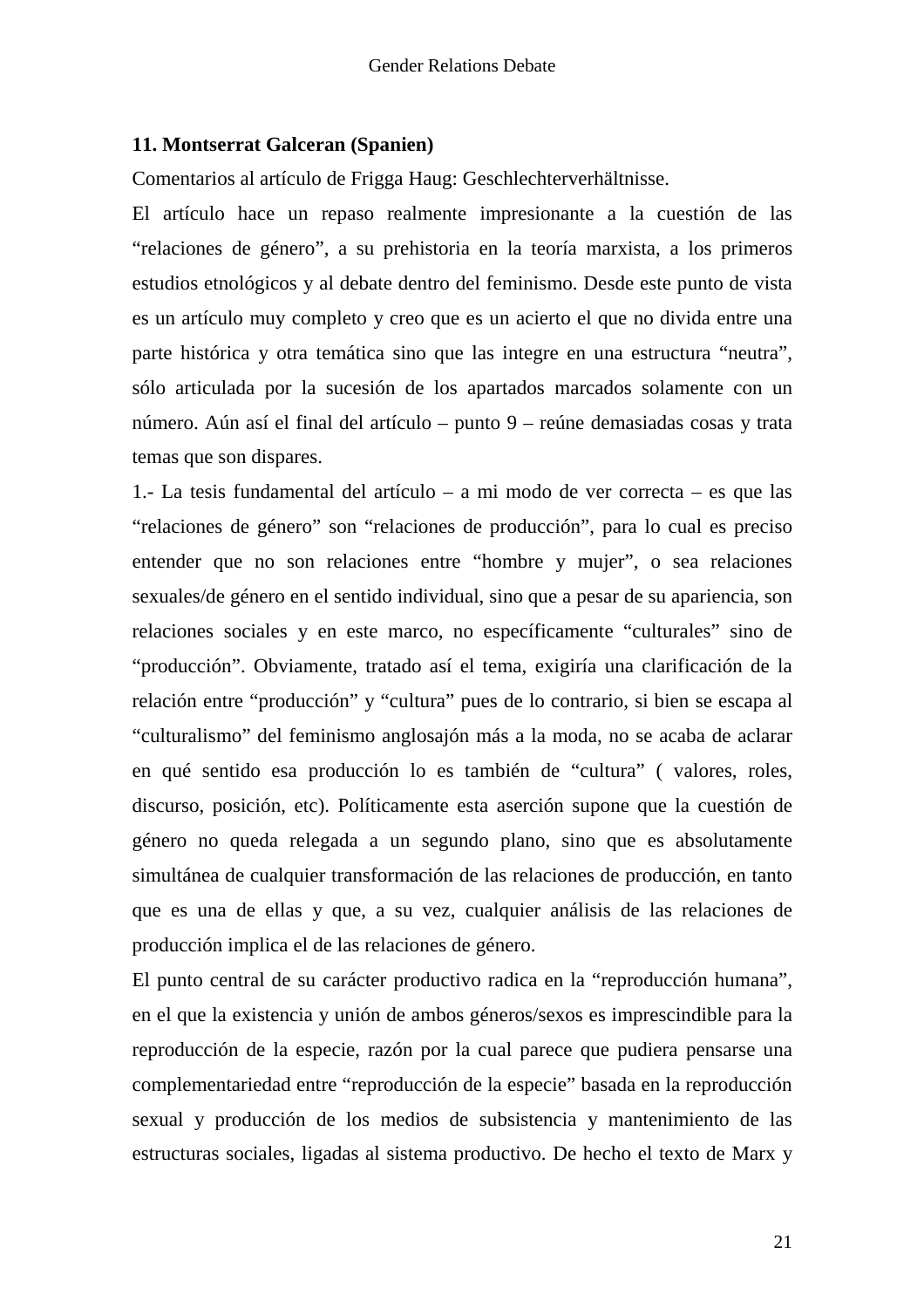Engels en la I.A., parece indicar ese "carácter doble" de la producción humana (social).

Sin embargo "complementariedad" no implica de suyo "igualdad" o "equiparación". El problema mayor es que de la asunción de que los sexos son complementarios en la reproducción sexuada de la especie no se deduce que los dos "valgan como iguales". Más bien al revés, el discurso histórico de legitimación de la desigualdad de la mujer insiste en privilegiar el aporte masculino en la reproducción, de tal modo que si bien, ésta no sería posible sin el aporte de cada una de las dos partes, la semilla masculina y el receptáculo femenino, su importancia respectiva queda inscrita en viejos parámetros como el del principio activo y el pasivo que privilegia claramente el primero. Por tanto, a mi modo de ver, puede pensarse una "complementariedad desigual" que valora desigualmente ambos elementos y que los subordina el uno al otro, en este caso el pasivo al activo, la mujer al hombre. A nivel de discurso la subordinación se ha recubierto con analogías de diverso tipo, por ej. la ya nombrada de la causa activa y pasiva, o con las referencias al trabajo (masculino) y la naturaleza (femenina), etc. El punto, a mi modo de ver, es que debe pensarse la complementariedad como desigual y no como integrada por elementos de igual validez. Esta cuestión remite a la del surgimiento o existencia desde siempre de la desigualdad y la subordinación. En la teoría feminista se encuentran ecos diversos de una concepción según la cual históricamente se ha roto una primitiva equiparación de géneros, propia de sociedades prehistóricas, de algunos grupos indígenas o de culturas antiguas. Las ilusiones sobre un hipotético matriarcado en

los orígenes de la humanidad, el papel de la madre y la extremada importancia de los espacios de mujeres, puestos de relieve de modo espectacular durante los años 70 y 80, ocupan poco espacio en el artículo por razones que desconozco. Se destaca el papel de Bachoffen en toda esa discusión, pero se presta poca atención a cómo ésta ha sido recogida en el feminismo de los últimos decenios o incluso actúa todavía hoy en autoras de otras culturas (V. Shiva, por ej.). No me parece una laguna, simplemente creo que hay dos líneas de distinción importantes a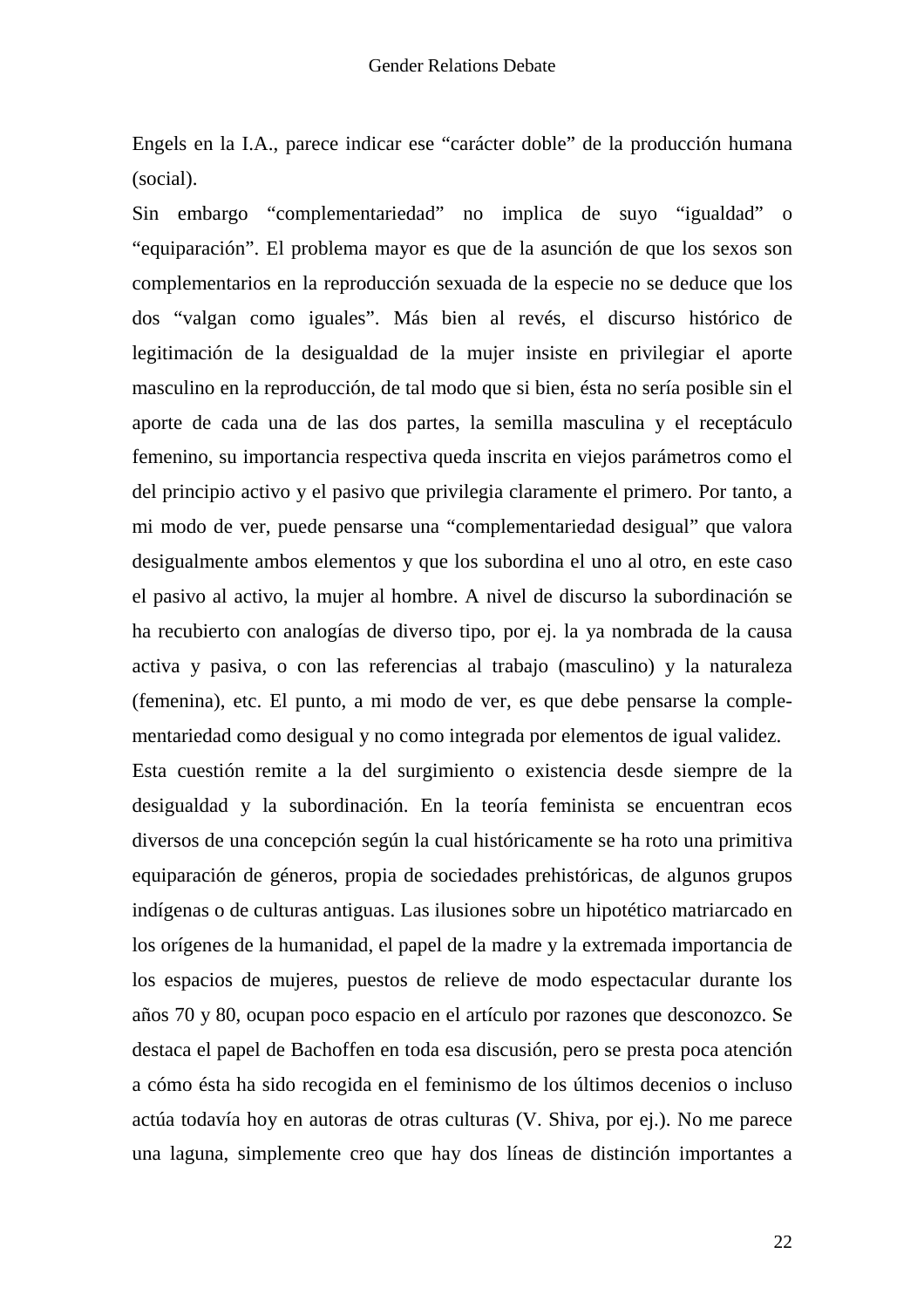trazar: "complementariedad" como ya he señalado anteriormente no equivale a "equiparación", sino que puede haber complementariedad entre desiguales y, por otra parte, las relaciones de individuos/as de un mismo sexo tampoco tienen por qué estar marcadas por la igualdad, pueden incluir altos niveles de desigualdad y de opresión. El ensueño de una sociedad de poder femenino sin subordinación de las mujeres se olvida de que incluso en esta primera etapa, en el caso de que haya existido, pudo haber relaciones de subordinación de unas mujeres a otras y que por tanto el "matriarcado" tampoco es igualitario. Quizá lo característico del "patriarcado" haya sido reducir las diferentes líneas de desigualdad a una línea de género, desdibujando o reduciendo las otras líneas de subordinación. El problema entonces no sería el surgimiento del patriarcado como ruptura de una sociedad de iguales, sino la codificación de desigualdades de diverso tipo a lo largo de una frontera de género.

Ahora bien, ¿porqué justamente la marca de género se convierte en uno de los ejes centrales de distribución de la desigualdad? Gerda Lerner en The creation of patriarchy sostiene que la clave está en la "apropiación por los hombres de la capacidad sexual y reproductiva de las mujeres", y eso ocurre "antes" de la formación de la propiedad privada de tal manera que el uso de las mujeres como mercancía precede a la institucionalización de la propiedad privada y supone la apropiación por parte de los varones del grupo de la capacidad productiva y reproductiva de las mujeres con la consiguiente división entre ellas que son sometidas a diversos grados de dominación ( la esposa reconocida, la esclava, la prostituta, etc (p 25 y ss., ed. cast.) Según esta autora este proceso se refuerza con la aparición de las religiones monoteístas cuya figura central o Dios todopoderoso es siempre una figura masculina y la consiguiente devaluación filosófica de la mujer que queda teóricamente estructurada en Aristóteles. Creo que esta perspectiva sería enriquecedora para el artículo pues permitiría entender que la capacidad productiva y reproductiva de las mujeres es vehículo de su dominación y, por otra parte, me parece absolutamente congruente con los textos de la D.I, que citas aunque se distancia de los textos finales quizá demasiado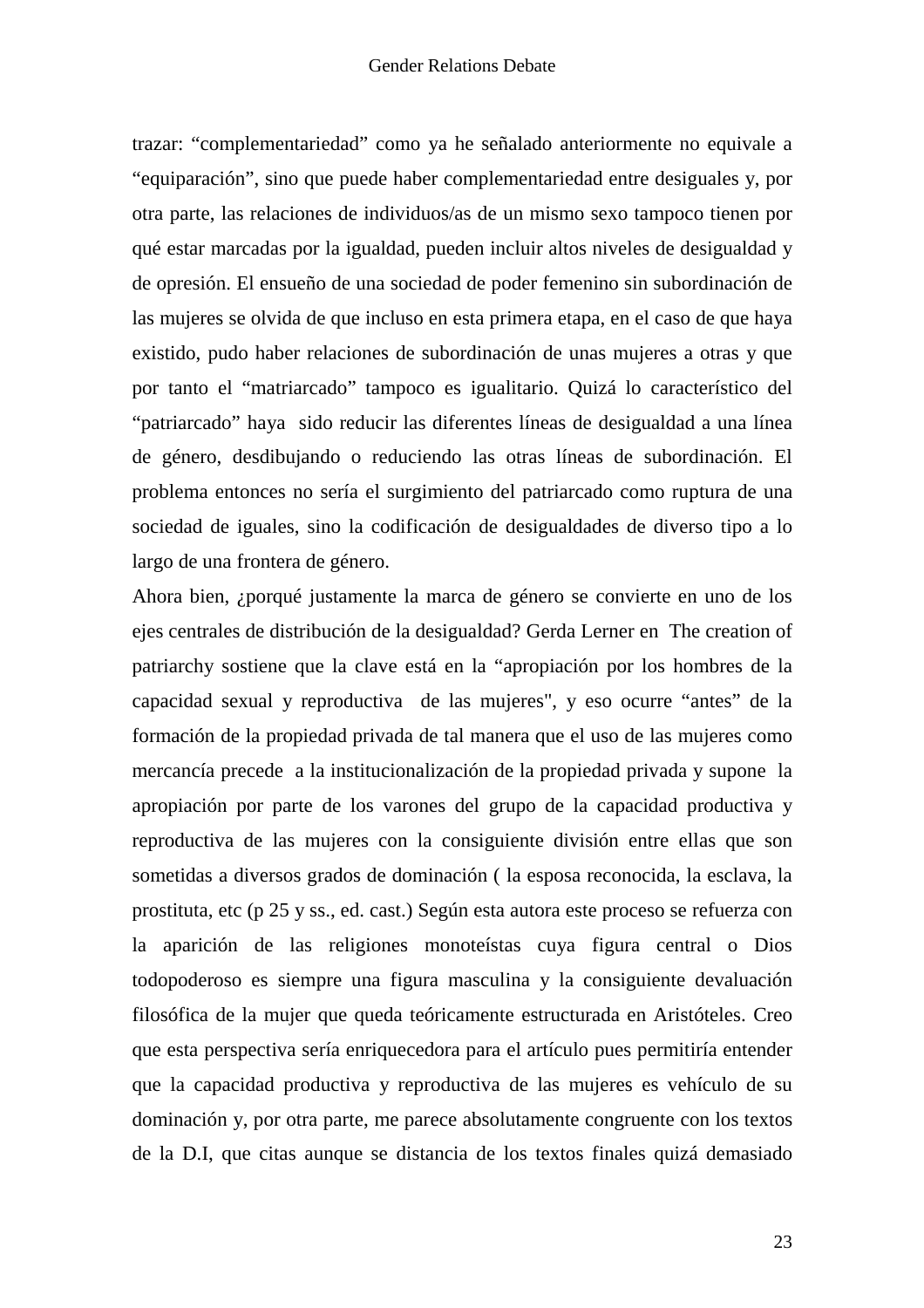cercanos a los resultados de las investigaciones de Morgan que actualmente no han sido confirmados.

2. El segundo punto que me parece interesante tiene que ver con el carácter destructivo del capitalismo. Si sostenemos que las relaciones de género son relaciones de producción y las relaciones de producción en el sistema capitalista están marcadas por un alto nivel de destrucción de los recursos, quizá podamos pensar a partir de ahí en unas relaciones de género profundamente marcadas por la violencia y la auto-destrucción no en virtud de argumentos psicológicos y/o antropológicos sino en virtud de la extensión de los caracteres distintitvos de dichas relaciones. Se me ocurre que en consecuencia hay que introducir dimensiones de contradictoriedad en las propias relaciones de género de tal modo que interpretemos algunos de los problemas actuales como la violencia contra las mujeres, no sólo como restos de patriarcalismo ni tampoco como respuesta angustiada de los varones ante la emancipación de la mujer, sino como resultado del carácter capitalista de las relaciones de género en las sociedades actuales, en las cuales por tanto la capacidad productiva de placer puede ser pensada sin rubor como fuente de renta, la capacidad de procrear puede ser mercantilizada, etc. Se trataría de analizar como el discurso moralizador pierde legitimación y es sustituido de forma abierta por un discurso de mercantilización y de gestión al ser éste a su vez el discurso dominante. Por otra parte la separación y en muchos casos puesta en peligro de las estructuras vitales que acompaña el desarrollo del capitalismo acompaña también las relaciones de género, no sólo con una profunda separación entre deseo y reproducción sino con la puesta en cuestión de la reproducción misma a la vez que se intensifica y expande en proporciones gigantescas todo el ámbito del deseo y de obtención de placer. La cuestión de la subjetividad pertenece a este complejo y precisa nuevas formas de construir los géneros. También por ahí podría prolongarse la reflexión que presenta el artículo.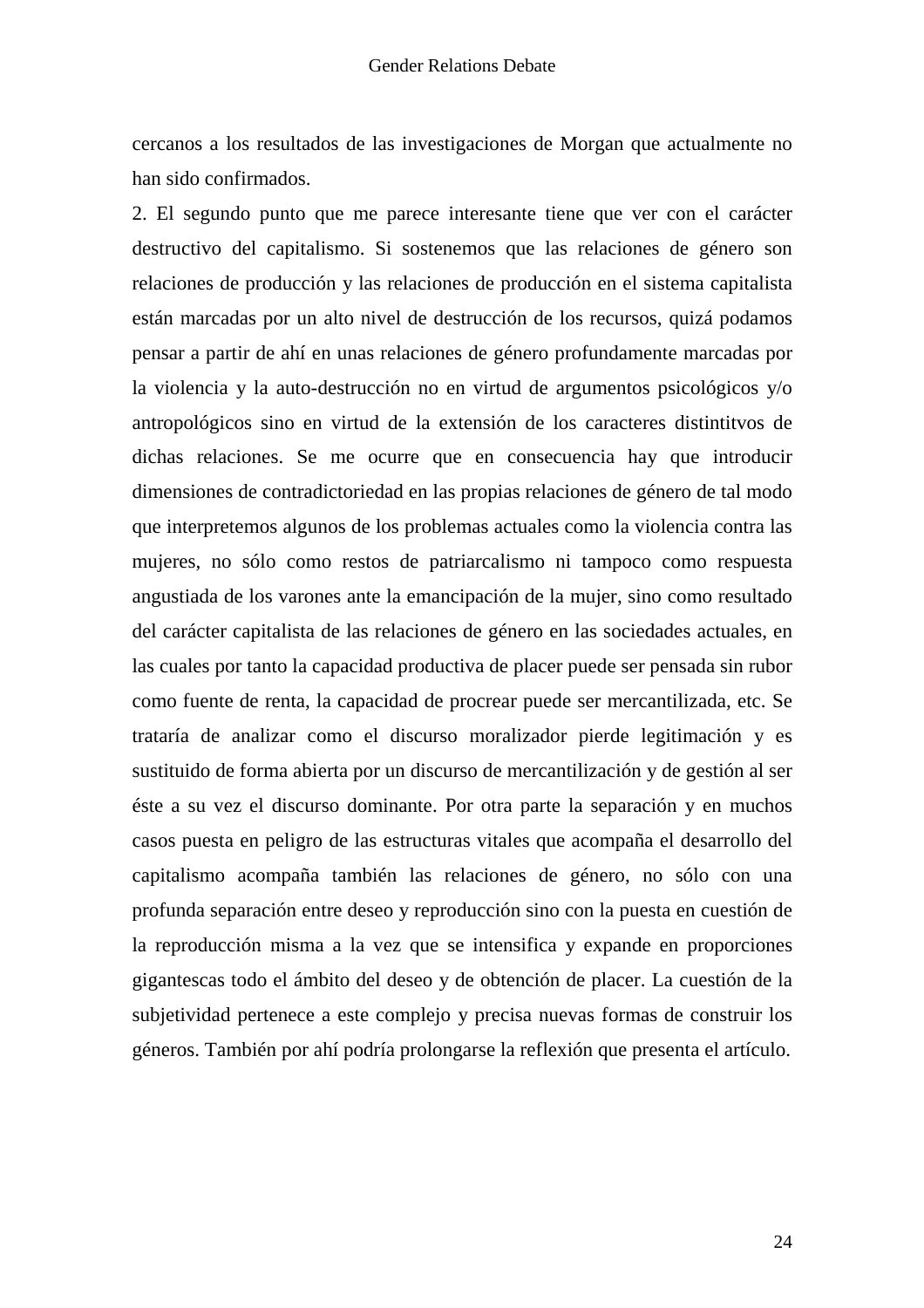## **12. Sandra Harding (USA)**

Hi Frigga,

What an ambitious and valuable project your essay is. As you know, I am not much of a scholar of Marxism. Here are just a few comments, mostly on authors or topics which could be included or expanded.

1) The issue of gender in global contexts is addressed in the feminist ethnography section. However, there is also the discussion by marxist feminists of the oppositional role of women and families in contexts of imperialism in, for example, Angela Davis' "The Black Women's Role in the community of Slaves", The Black Scholar 2 (1971) and Mina Davis Caulfield, "Imperialism, the Family, and Cultures of Resistance", Socialist Revolution 4 (no 2 (1974). These were influential in the U.S., at least, in creating an understanding of the different ways in which women's situations in families were shaped by class/imperialism issues- -to overgeneralize a bit, oppression in dominant families, heroic resistance in dominated groups. More recently, the marxian feminist critics of Third World development, such as Maria Mies and her co-authors, have been arguing for a reformulation of marxian understandings of capital expansion into the Third World as the continuation of "primitive accumulation" through the appropriation of women's and peasants' labor and land rights. And critics of "structural adjustment" have provided detailed accounts of how it is women's paid labor and state services to families which are the first to be cut to enable repayment of World Bank loans. These various kinds of gender and imperialism accounts have been influential in U.S. feminist studies of development, globalization, etc.

2) You raise "the man question" with the Gramsci and Connell discussions (and by implication earlier when you note again and again the failure of theorists to see anything wrong with the lack of a discussion of women or women's issues). I would have liked to see the "man question" posed earlier in one of the critical summary sections (a splendid format) as a pervasive limitation to this day in thinking about "gender relations." All too often "gender" is considered a relevant topic only when women enter the factory or the boardroom. The politics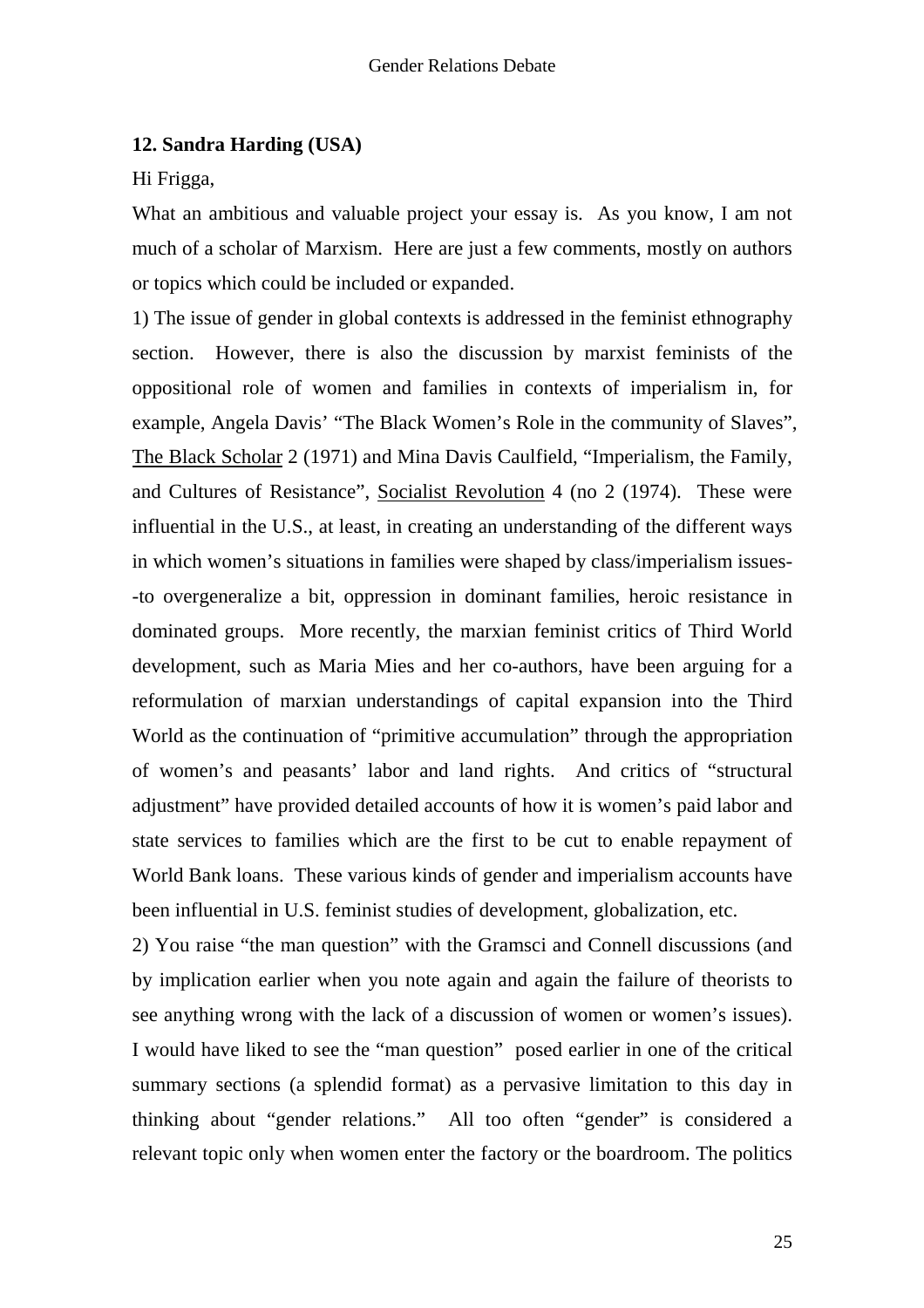of gender is usually considered a range of issues about what to do about women's conditions, but without taking up how to change men and "men's worlds" (apart from inserting women into the latter).

3) I think this lack is a residue, in part, of the way gender is presumed to have a biological basis (as you report). But the history of androcentric biology of course saw man as the ideal human form and women as immature or deviant "men." Therefore reform of "gender relations" requires only that women's situation be improved, leaving men's untouched. Only women have gender issues, such thinking goes.

Were I authoring this essay, I would want to leave open, unsettled, whether or not there is, in fact, a biological basis to gender. I don't see the issue as settled. The phrase "sex/gender system" comes from Gayle Rubin's hugely influential attempt to link the insights of Marx, Freud, and Levi-Strauss in her 1975 "The Traffic in Women: Notes on the 'Political Economy' of Sex," in Toward an Anthropology of Women ed. Rayna Rapp Reiter (New York: Monthly Review Press). Yet recently, on the one hand, Butler appears completely to detach gender from biology (as you note) and even, some would say, show that sex differences are in significant respects already constituted by cultural gender preferences. (The biologist Anne Fausto-Sterling [who comes from an important parental Marxian lineage!] has certainly shown that at least the preference for only 2 sexes is a cultural phenomenon. See her "The Five Sexes" and her 2000 Sexing the Body: Gender Politics and the Construction of Sexuality (Basic Books)) Of course, in a different way, many (most?) of us feminists in the 1970s-90s insisted that gender has no biological basis. The literature on crosscultural variance in gender ideals and practices, and on the extremely low intensity of gender differences in many cultures, seems to demand this. On the other hand, contemporary trans-sex and trans-gender theorists are brilliantly both advancing and muddying the waters of that kind of clean separation. (Why can't Trans folk be whatever gender they wish, regardless of their biology?)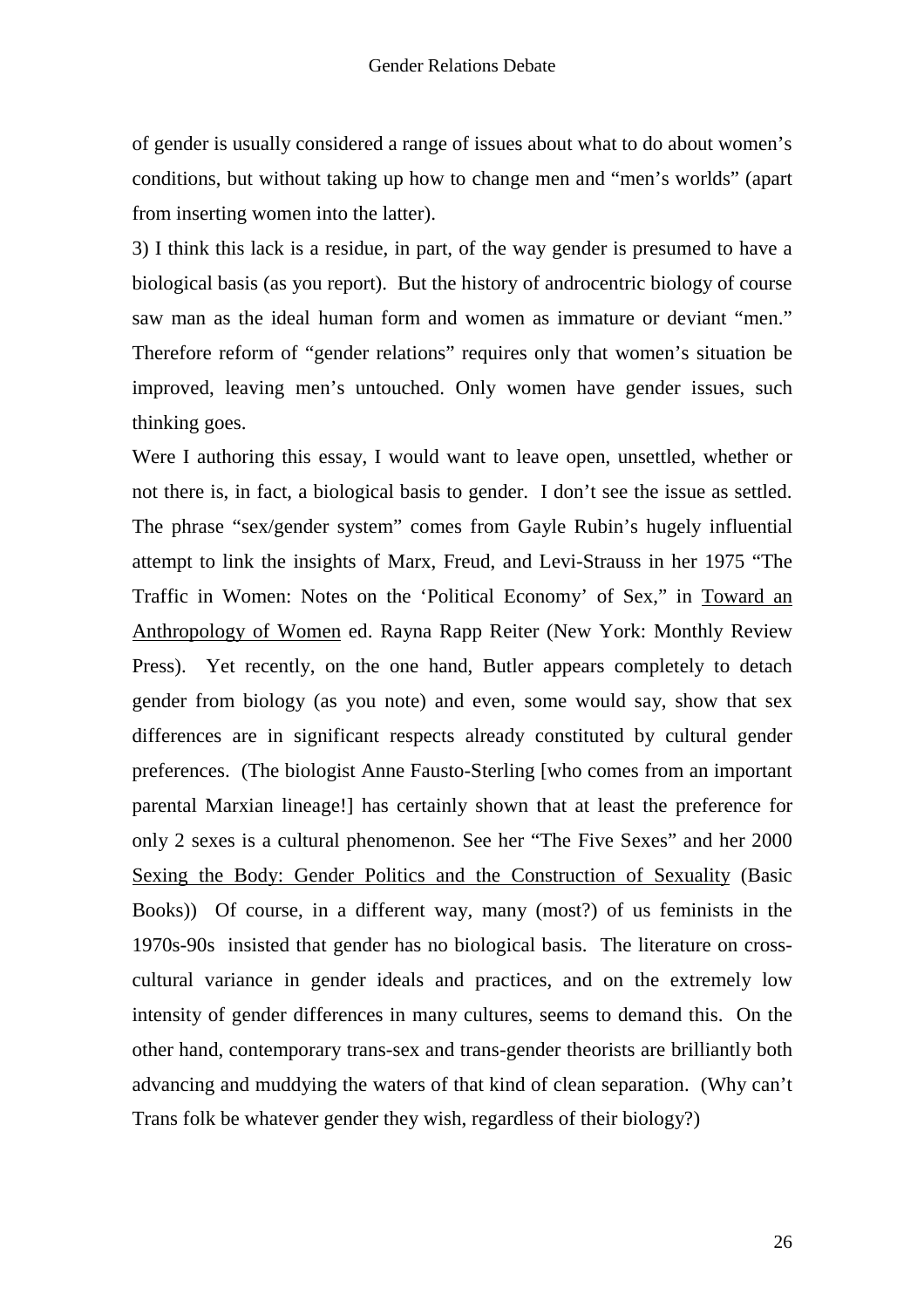4. Finally, were I authoring the essay, I would early on identify more clearly how gender today is treated as both "out there", a phenomenon to be studied in the material world, and also an analytic lens, like class and race theories, through which any aspect of nature and social relations may be examined. Moreover, as a phenomenon "out there," it is a property of three distinctive kinds of phenomena. You focus here and there on the difference between concerns only for individual gendered persons vs. social structures. I would put it that each "has gender," the intensity or extent of which can be contrasted and compared. Moreover, lurking throughout your essay, is a third referent of gender, namely symbolic systems. Gender is also totemic. This issue emerges with discussion of the morality issues, gender stereotypes, "ideology", and "social constructions" of gender, etc., but never really comes together. I made the tripartite distinction in an offhand way in my 1986 The Science Question in Feminism Chapter 2. It's not perfect, but it does help to organize a mass of confusing data and force thinkers to get clear about just what it is that they are looking at. I introduced it because there are many cases in history in which the intensity of the gender presence differs between social structures, individuals, and symbolic systems. For example, gender stereotyping and "backlash" anti-feminist rhetoric frequently peaks just when women's structural situation is improving (as Carolyn Merchant noted in writing about 16th and 17th C. Scientific rhetoric, and as has been clear in recent decades.)

Finally, as a property "out there," in all three respects it is always "intersectional" (as the Critical Race theorists have put the point) with race, class and any other macro social forces. When race or gender relations change, so does the other, etc. Thus gender is always dynamic, not static or fixed, and hierarchal (even in those cultures in which it is conceptualized as complementary). Marx and Engels were the first to identify this "intersectional" character as they pointed out how gender relations vary with class formations. The Critical Race theorists are continuing this tradition, but without always prioritizing class as the only motor of history.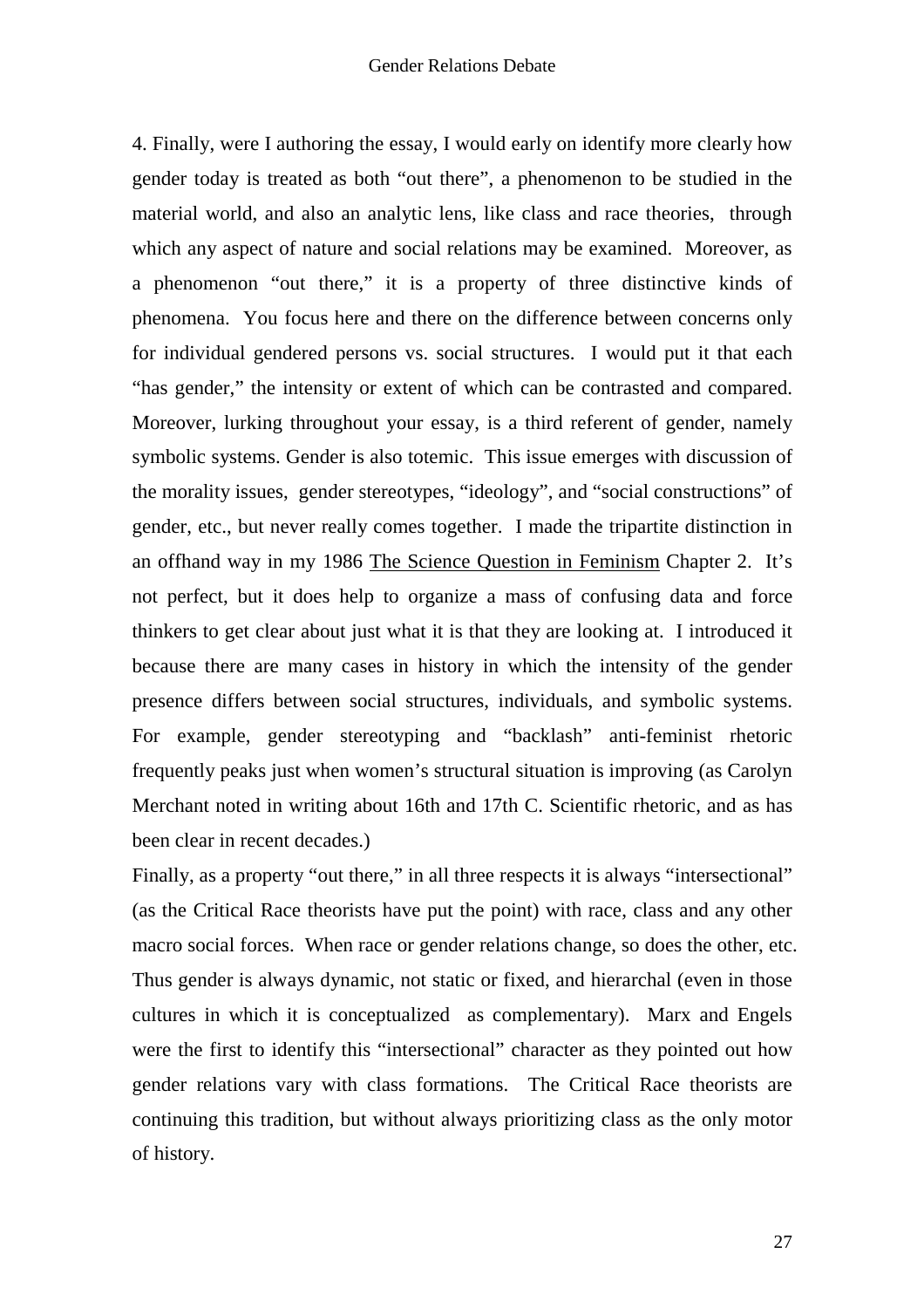That's it. A splendid project. Cheers, Sandra

# **13. Inez Hedges (USA)**

Dear Frigga,

Here are three thoughts I had when reading your "Gender Relations." Perhaps they could be of help.

Inez

# 1. Ernst Bloch

Bloch regarded woman, especially, as an unfinished project, since her struggle for equality is constrained by capitalism:

"Insgesamt liegt der Unterschied der Geschlechter auf einem anderen Feld als die künstlichen Unterschiede, welche die Klassengesellschaft produziert hat; so verschwindet er mit dieser nicht. Der Geschlechtsunterschied verschwindet so wenig, dass das Weibhafte erst im Sozialismus offenbar werden kann." (Ernst Bloch, *Das Prinzip Hoffnung*. Werkausgabe Band 5 (1959; Suhrkamp Verlag 1985, Seite 695).

"Eine Gesellschaft ohne zuweisbare Schattenseite des Lebens gibt der Weiblichkeit zweifellos erst Bewährung wie Freibrief. Und die Frau als Genossin wird derjenige Teil der Gesellschaft sein, der sie in jedem Bezug subjektvoll und unversachlicht erhält." (Ernst Bloch, *Das Prinzip Hoffnung*. Werkausgabe Band 5 (1959; Suhrkamp Verlag 1985, Seite 698).

2. Wedekind

[This is a section from my new book, FRAMING FAUST:]

As a play about a Faustian woman, Wedekind's *Franziska* (1911) shows an awareness of the limitations to self-realization that society imposed upon women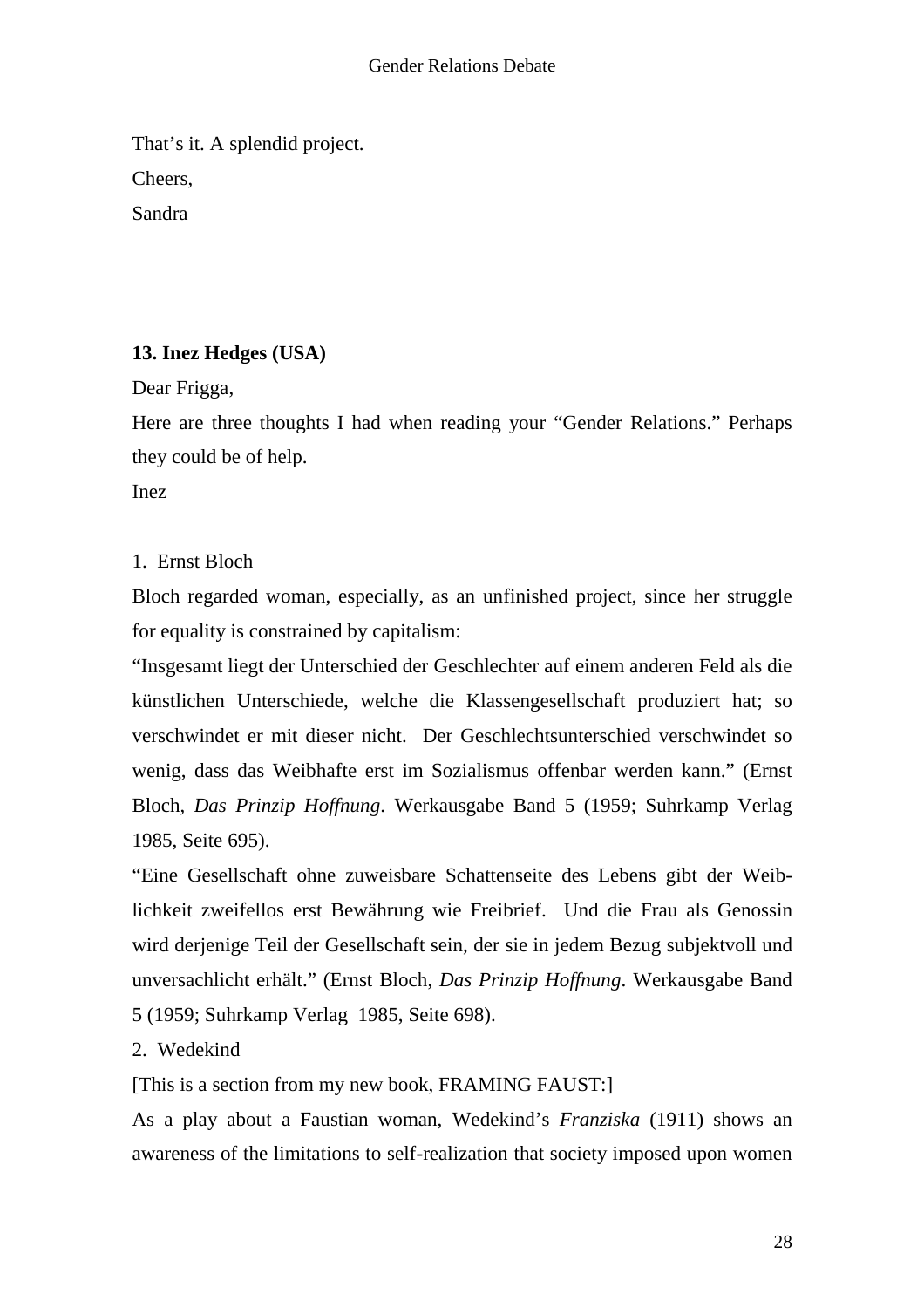in his time. It is all the more remarkable that he explores this theme not because of any sympathy with feminism but because of a prescient awareness of the relation of power, gender, and sexuality. Wedekind points us to an understanding of gender identity as a discursive practice. He understands gender identity as theater, and masculinity and femininity as roles that Franziska can embrace or discard. Even though gender is essentialized in Wedekind (men strive for control, women are willful and passionate), he presents the decision to assume one gender or another as a matter of choice. In Nancy Fraser's words: "To have a social identity, to be a woman or man, for example, just *is* to live and to act under a set of descriptions […] To understand anyone's feminine or masculine gender identity…one must study the historically specific social practices through which cultural descriptions of gender are produced and circulated." [Nancy Fraser, "Structuralism or Pragmatics? On Discourse Theory and Feminist Politics" in Nancy Fraser, *Justice Interruptus*. *Critical Reflections on the "Postsocialist" Condition* (New York: Routledge, 1997) p. 152].

#### 3. Language

For gender and language, see *Language and Gender: A Reader*, ed. Jennifer Coates. This book has many essays, including the following:

"Communities of Practice: Where Language, Gender, and Power all Live" (Penelope Eckert and Sally McConnell); "Female Speakers of Japanese in Transition"(Katsue Akiba Reynolds); "How and Why Women are More Polite: Some Evidence from a Mayan Community"(Penelope Brown); "'Women's Language' or "Powerless Language'?"(William M. O'Barr and Bowman K. Atkins); "Gossip Revisited: Language in All-Female Groups" (Jennifer Coates); "Girl Talk/Boy Talk: Sex Differences in Adolescent Speech" (Edina Eisikovits).

I haven't read this book, but it seems to cover many aspects of the gender/language question: differences that are built into the language (Japanese), social constraints (same sex/mixed sex groups, different age groups), as well as language evolution and change. The point is that a lot of what passes as a "natural" gender role is tagged by linguistic markers that reinforce convention.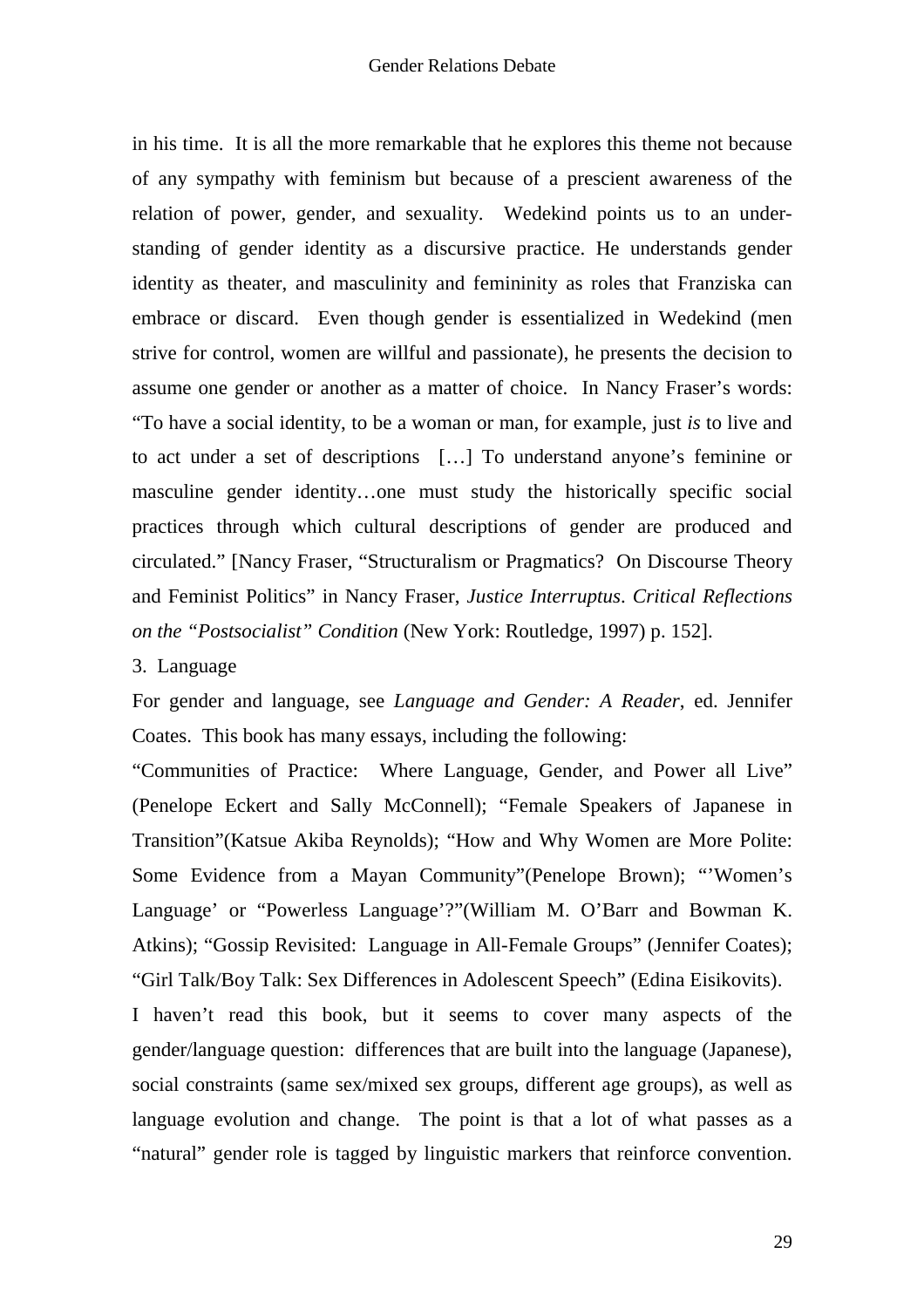All languages are affected by this, though in some (Japanese) it is more marked than in others. Thus, a change or evolution of gender roles has to be accompanied by linguistic change.

All this is related to the work of Benjamin Lee Whorf who pioneered the field of sociolinguistics in *Language, Thought and Reality* (1956) and his work on the Hopi Language (1956).

## **14. Barbara Herrnstein-Smith (USA)**

Dear Frigga,

I enjoyed having the chance to look over your entry on gender relations for the encyclopaedia. It brought back good memories of you and of old causes. Since I am at some distance now from the scholarship and, as you know, from the Marxist perspective, I can only give some general impressions, which I hope are useful.

The entry is impressively thorough in its scrupulously detailed reports and fine summaries of the history of Marxist analyses of gender relations, and tells an exceedingly interesting and instructive story of evolving views. It is also, as I would have expected of you - admirably sharp-eyed, fair-minded and, as necessary, critical.

There were many revelations for in it for me: for example, the existence of the work of Olympe Marie de Gouges and Meillassoux and the significance of Bachofen and Morgan. I was also increasingly struck, however, by the domination of the Marxist intellectual tradition in this area by (a) rather stubbornly confined, fundamentally essentialist and biological-determinist views of gender/sexual difference, and (b) the central ideas of 'modes' and 'relations' of 'production' and 'reproduction', the repetition of which in virtually every detail, at every scale, of explanation by many of the theorists you examine had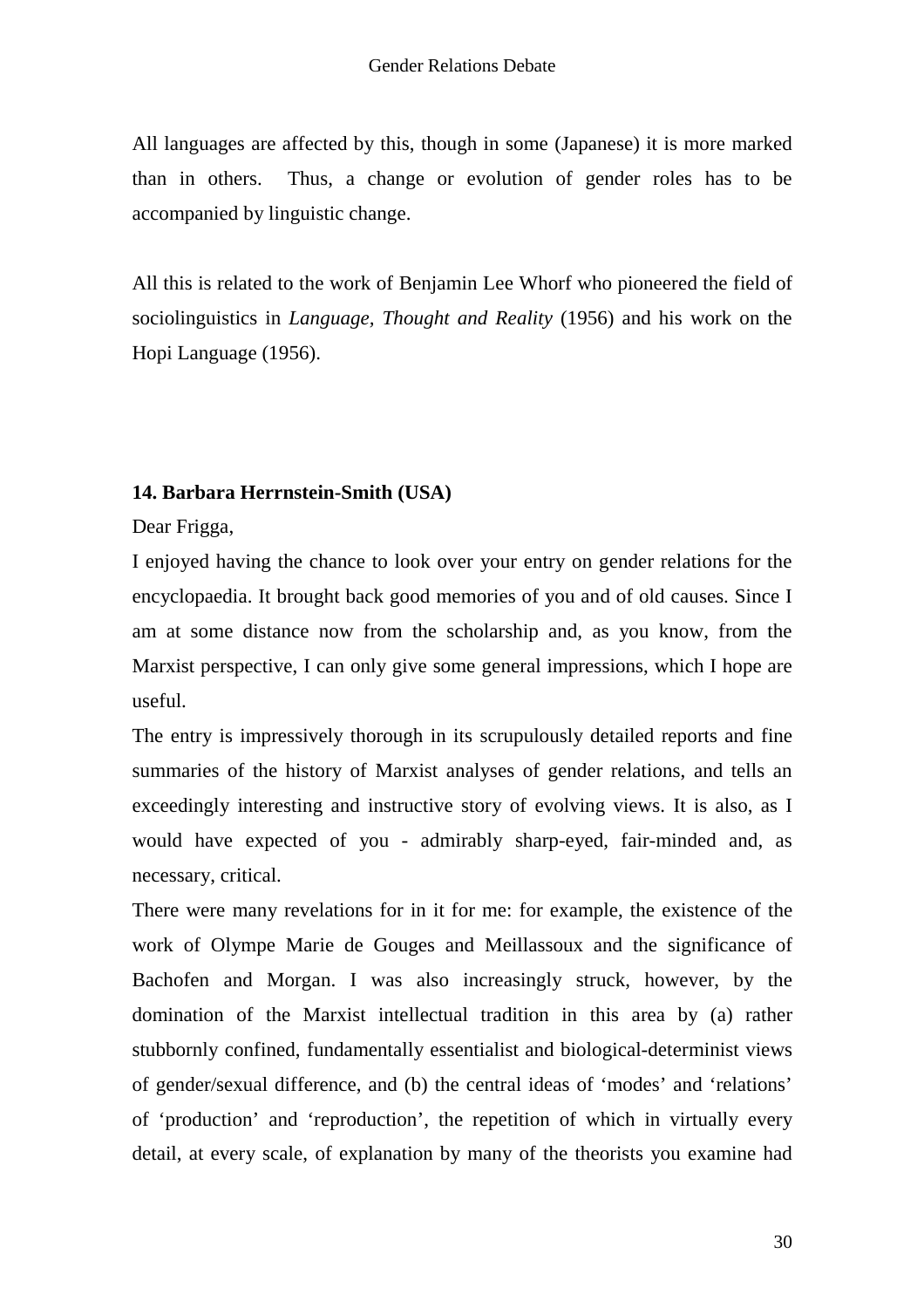the effect, for this reader, of gradually emptying out those ideas of any explanatory power: they began to sound, in effect, incantatory.

You observe at the beginning that "Complementarity in procreation is the natural basis upon which what has come to be regarded as 'natural' has been socially formed in the historical process. In this way genders emerge from the social process as `unequal'". This seems unclear as stated since "complementarity" itself would not predict social-political "inequality"; it would predict only "difference". There may very well be a 'natural basis' for the historical emergence of male dominance and female subordination, but it cannot be the simple fact of complementarity in procreation. Nor, I think, can the 'social formation' or 'historical process' involved here be reduced to a single linear history of the operation of modes and relations of production.

I missed any discussion of current challenges to sexual/gender binarism apart from those of Judith Butler (see, for example, Anne Fausto Sterling, "Sexing the Body: Gender Politics and the Construction of Sexuality" [2000]). I would note in particular work in so-called queer thery, which observes the crucial "repetition" of the male/female binary in the development and operations of a homosexual/heterosexual binary (see, esp., Eve Kosofsky Sedgwick, "Epistemology of the Closet" [1992], which analyzes the significance of the latter opposition for gender relations more generally and for Western intellectualideological formations more broadly). These ideological and social-political phenomena really cannot, I think, be explained by modes or relations of "production" (Valorizations of biological "reproduction"-- what in the USA are currently enshrined as 'family values', meaning precisely anti-abortion and antigay--are of course involved; but it's not clear in which direction the arrow of causality points here.) Perhaps all this is discussed in another entry in the "Encyclopaedia". If not, something should be noted somewhere about the connection of patriarchy to homophobia (you note the quite late emergence of the recognition of /patriarchy/ itself as a force comparable to capitalism) and about the more general psychological and social-political operations of patriarchal (not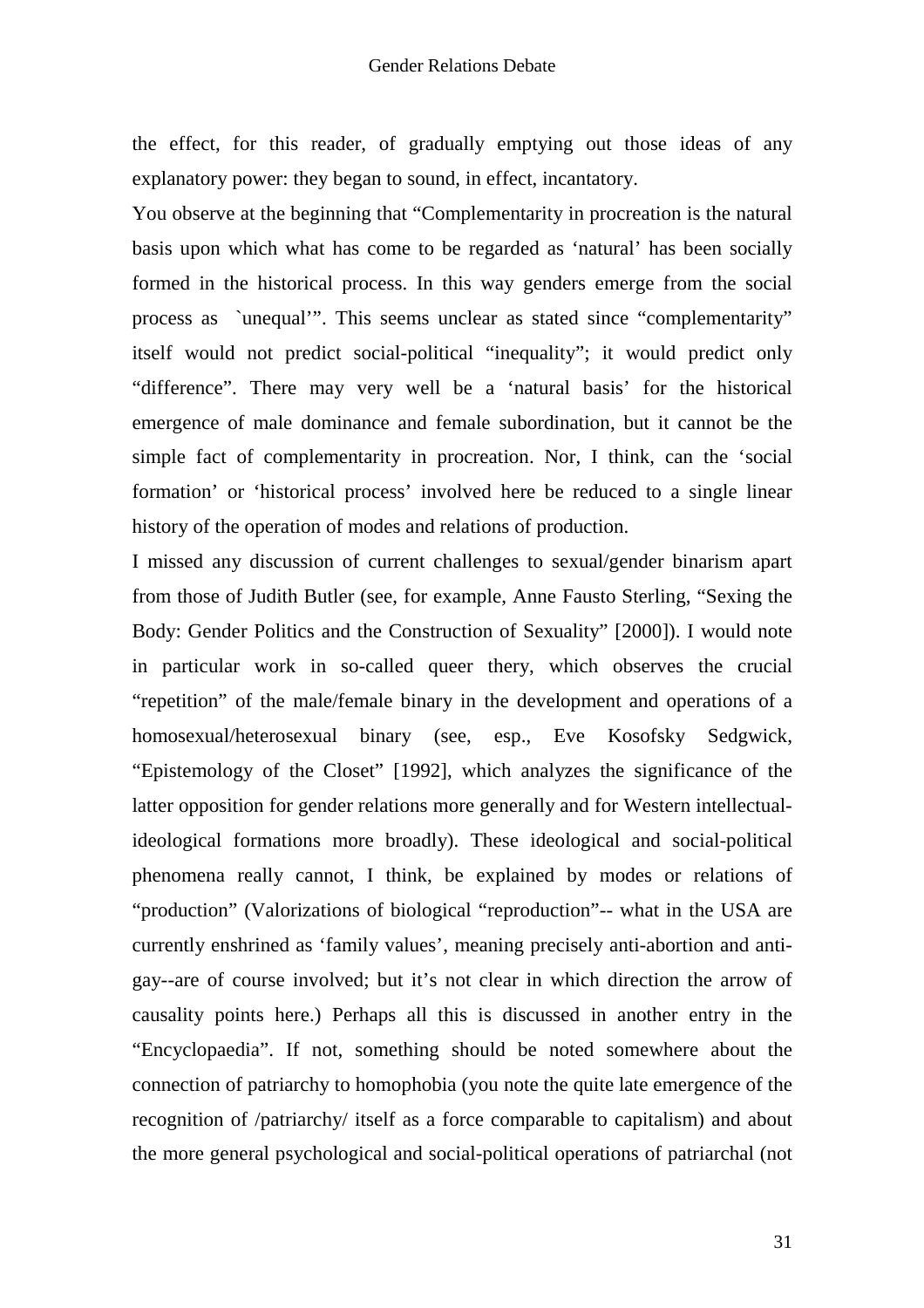always and only capitalist) formations in relation to the bio-physiologically quite "material" and experientially quite significant fact of the diversity of human sexualities.

My general sense of the narrowness and sometimes severe "historical" myopia of Marxist accounts of gender relations was reinforced by a book I recently came across (you'll recall I'm currently working on the science/religion nexus): David Noble, "A World Without Women. The Christian Clerical Culture of Western Science" (1996; paperback, 2005). Here is an excerpt from a review of it the web: 'Starting with the relatively wide range of educational and leadership roles available to women in first-century Christianity and working his way through the centuries, Noble demonstrates how human value, education, and opportunity are linked with developments within the church. He spends a great deal of time covering the evolution within the church that led to the subjugation of women. He points out that the Reformation, the Great Awakening, and most heretical movements appealed strongly to women and that within these movements women gained educational opportunities and leadership roles. Noble also describes how Western universities and scientific societies were based on monastic models, leading them to be male-dominated communities.'

What struck me was that none of these evidently crucial developments in the history of Western gender relations seems to be noted or examined in the Marxist tradition (though materials for a Marxist analysis abound in the historical record and in Noble's own account). So, the question arises: shouldn't Marxist theory, even if belatedly, address them; and if, as appears, such developments cannot be – altogether - explained via the all-purpose model of "modes of production" shouldn't that model be revised accordingly?

A word on style: In its present (generally unidiomatic and, I'm afraid, often pretty opaque) English version, the language of the entry appears exceedingly heavy, abstract and, for long stretches, rather mechanical-sounding. I know how it is with encyclopaedia entries: I've written several myself, under the usual constraints. But it would be worthwhile, I think, to go over this one with a view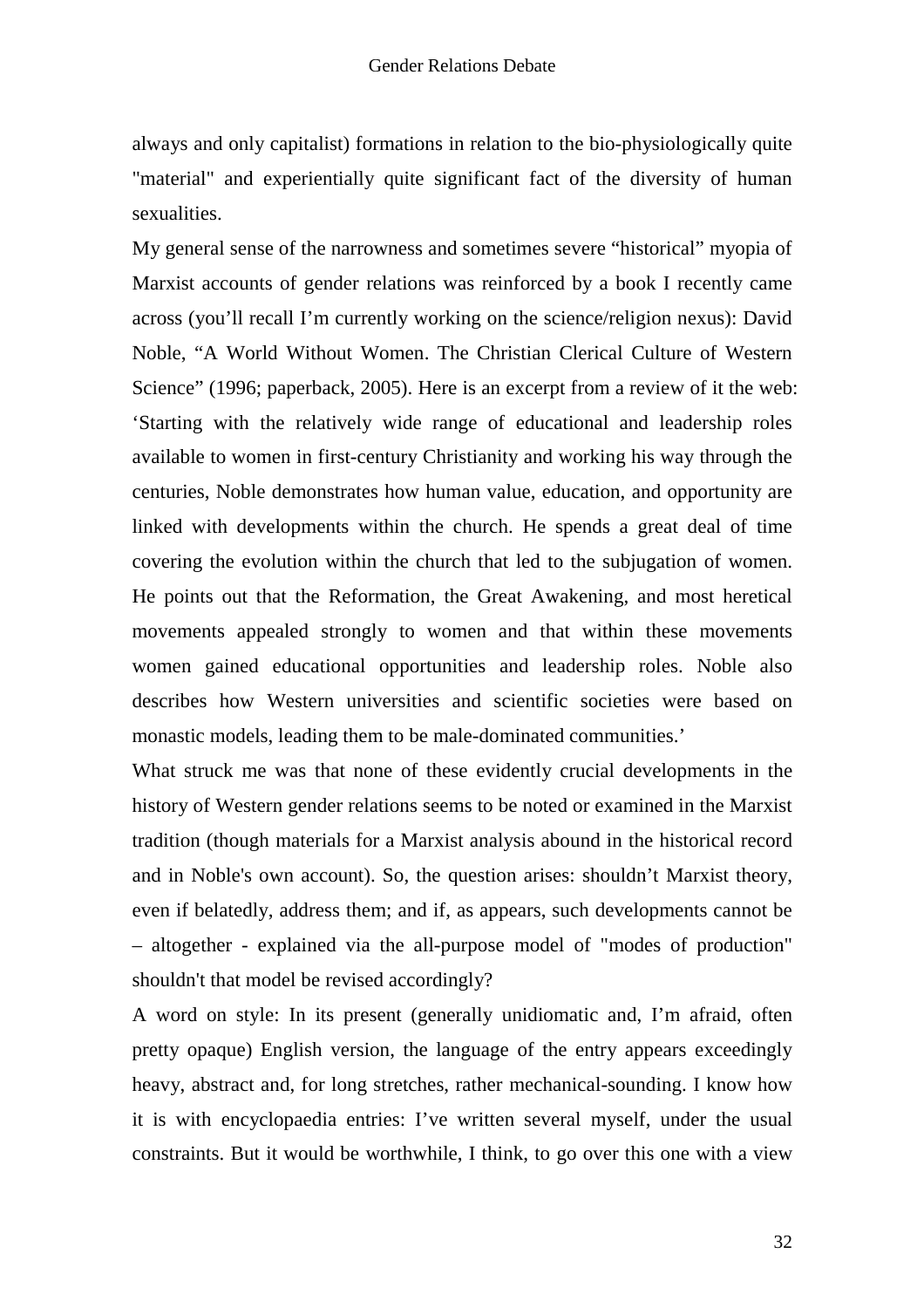to – lightening - the language and to increasing the sense (there are happy flashes of it here and there) of a flesh-and-blood authorial presence.

I must end, dear Frigga, by repeating how impressive and indeed magnificent the entry is. I am sure that no one else in the world could have produced an encylopaedia essay on this topic with such historical scope and richness or with such insight, rigor and intellectual responsibility. It will be, I am also sure, a major resource for scholars and readers for many years to come.

With, as always, much admiration and affection,

Barbara

## **15. Eva Palomo (Spanien)**

*Comments on the document "Gender Relations"* 

These are some suggestions or ideas I noted down as I read your text, most of them consist of information that could be added if limitation of space allows it.

In the first paragraph of page 2, when you refer to De Gouges and her ideas about a "discourse of the victim" as well as Brecht's comments on the matter, it might be interesting to mention **Pierre Bourdieu**'s views too. In his book *La domination masculine* (Ed. du Seuil, Paris, 1998) he deals with this issue and other aspects of gender relations –can also be applied to other parts of the text  $(pg 13)$ -.

Maybe before starting point 2, you could refer to **Flora Tristan**. Obviously she did not use the term but operated with the concept. I think her contribution to socialism and feminism is important, creative and not always recognized.

Another author who might also be worth mentioning is **Anna Jónasdóttir**. As a materialist of the 90's, in her book *Love Power and Political Interests. Towards a Theory of Patriarchy in Contemporary Western Societies* (1993) she addresses gender relations in terms of oppression similar to class oppression –talks about a gender surplus value...-. I first thought of her book when in page 8 in the  $2^{nd}$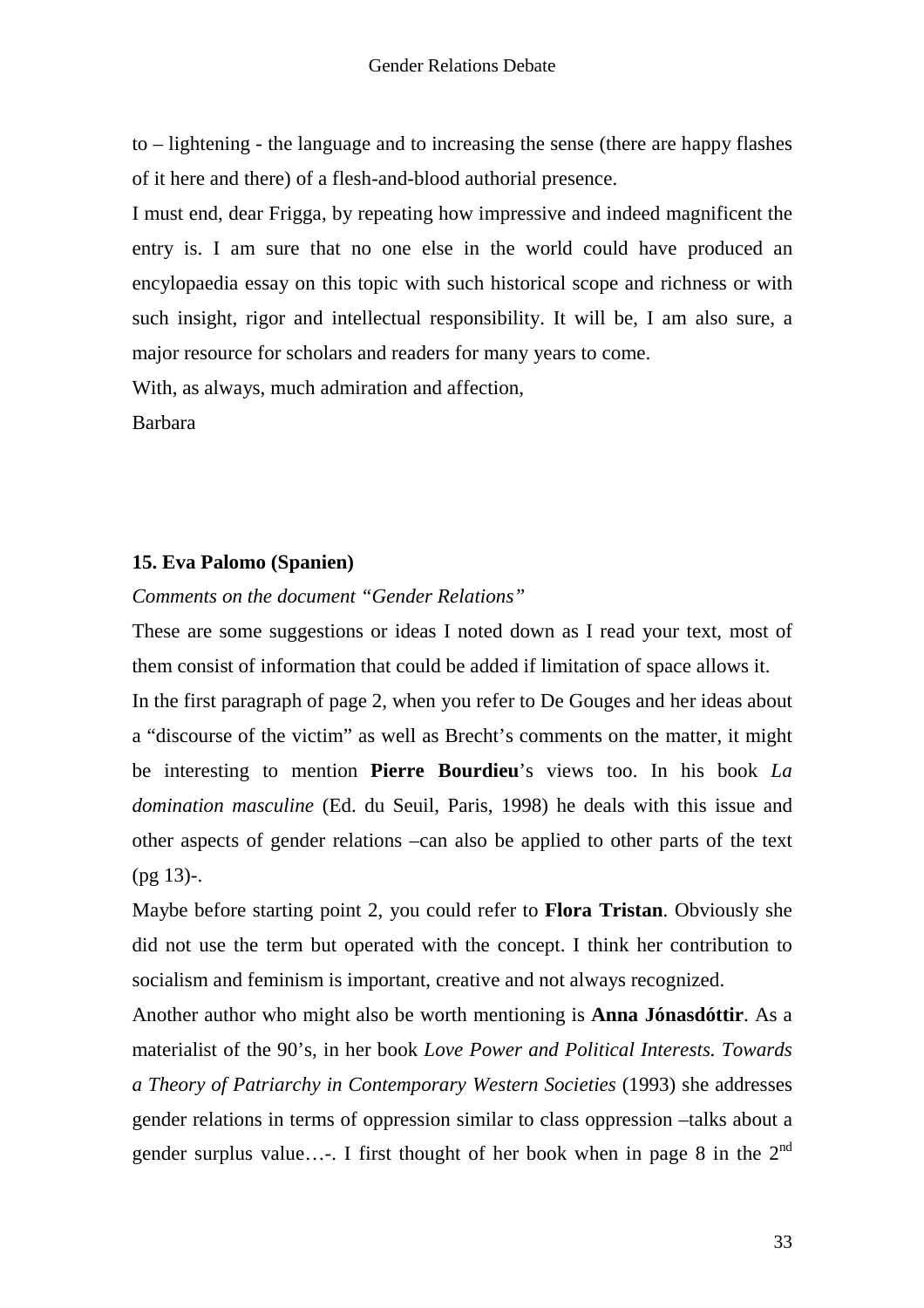paragraph you say Engels applies the concept of class to the man-woman relationship.

# **16. Hilary Rose (Great Britain)**

Dear Frigga,

First I hugely enjoyed this. Your as always insightful reflections on feminist theorising made a fascinating read.

However you asked readers to be critical so here is my two pennyworth.

First the text at times reads like notes of various feminist theorists moving from one to another in time, without the connections/disconnections between them always being spelt out. It needs smoothing and what I think of as 'signs posts' telling the reader where they are and where they are going. This is crucial for a relative beginner.

Second having read it I found myself wondering what is all this stuff – however brilliant - doing in an MF encyclopaedia topic of gender relations. So I looked through the introduction again and saw my problem flagged in the fourth line where you speak of 'structural role'. So is the kind of gender theory being elaborated in the later part of the text anything to do with 'gender relations' where I think I hear an echo of class relations.

In my reading today's brilliant feminists such as Haraway and Butler have given up on the structural project - yes there are fragments of structure still left in Haraway even after she becomes post structuralist but fundamentally she and totally so Butler, are poststructuralists. The idea that there is a potential structural solidarity of the one class the one gender or even some structured combination of class, gender and race has I think been entirely abandoned. They and many others see solidarity as something to be built – in short hand terms as 'a rainbow coalition'. You lay this out elegantly but don't connect this to the opening stuff.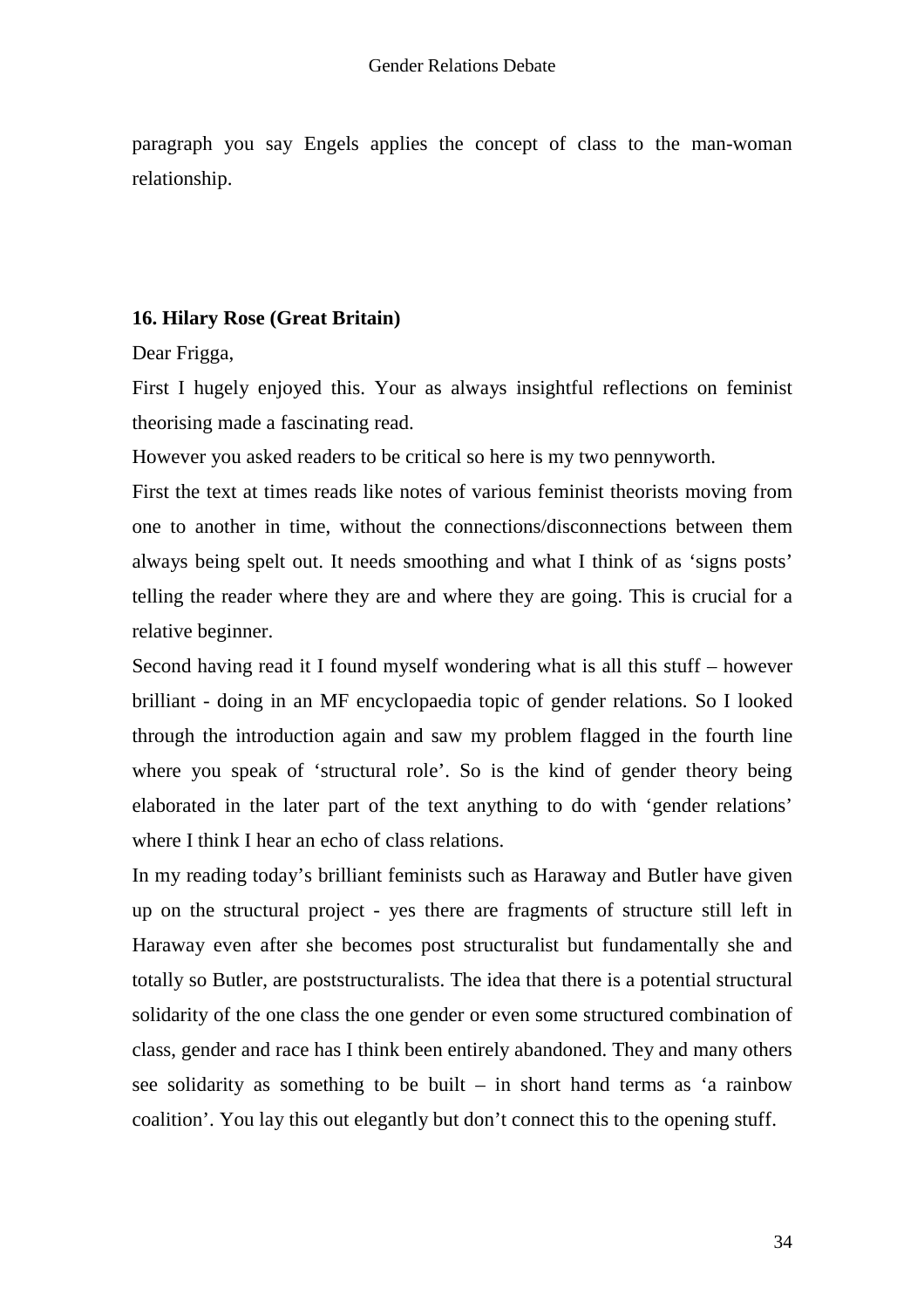Now this may not matter for what the text is aiming to do but this reader is not quite clear what that is (hence my appeal for signposts For me the piece ranges between being an exegesis of feminist thought (rather like an academic lecture) and a FM critical exegesis of feminist thought.

Thus your opening account of Olympe de Gouges elegantly celebrates her attempt to explain the actuality (though non existent concept) of gender relations in the structural terms of the time. Great (though be nice to see Mary Woolstonecraft getting a mention as her language of rights is seamless with that of Gouges) Then immediately we are into the classical accounts of the formation of a Marxist feminism and its double productions... But you need to spell out a bit more slowly and clearly how that becomes " the women's question' and what is wrong with that.

You then go directly onto Gramsci ...but does Gramsci actually do this (I don't remember him doing so) or are you here telling us here how later feminist were able to use Gramscian tools.

Oh yes wasn't Woolfe on target...... these new horrible corporate women... Those monsters our feminist movement helped bring into existence...

Then we jump to French anthropology in the sixties – maybe more about why they got into this?

Then to 70s onwards FM it self - This is marvellously rich but while you appreciate what Butler Haraway are trying to do there is little sense that this is about structure. So a sense of the left as socially progressive lives - but Marxism has been so diluted as to be non existent. Take for example the theoretical fate of the standpoint theorists (and as one I know this all too well). We took the Marxist view that it is labour that defined human transformative practices in the world so we looked at the caring labour of women to provide a new approach most excitingly to the making of scientific knowledge and to ethics... Most also wanted to defend a constrained essentialism, to admit embodiment. Reproduction involves material bodies etc etc. Alas we know the problem was here wasn't 'one' unified standpoint - so that theoretical project in all its generous ambition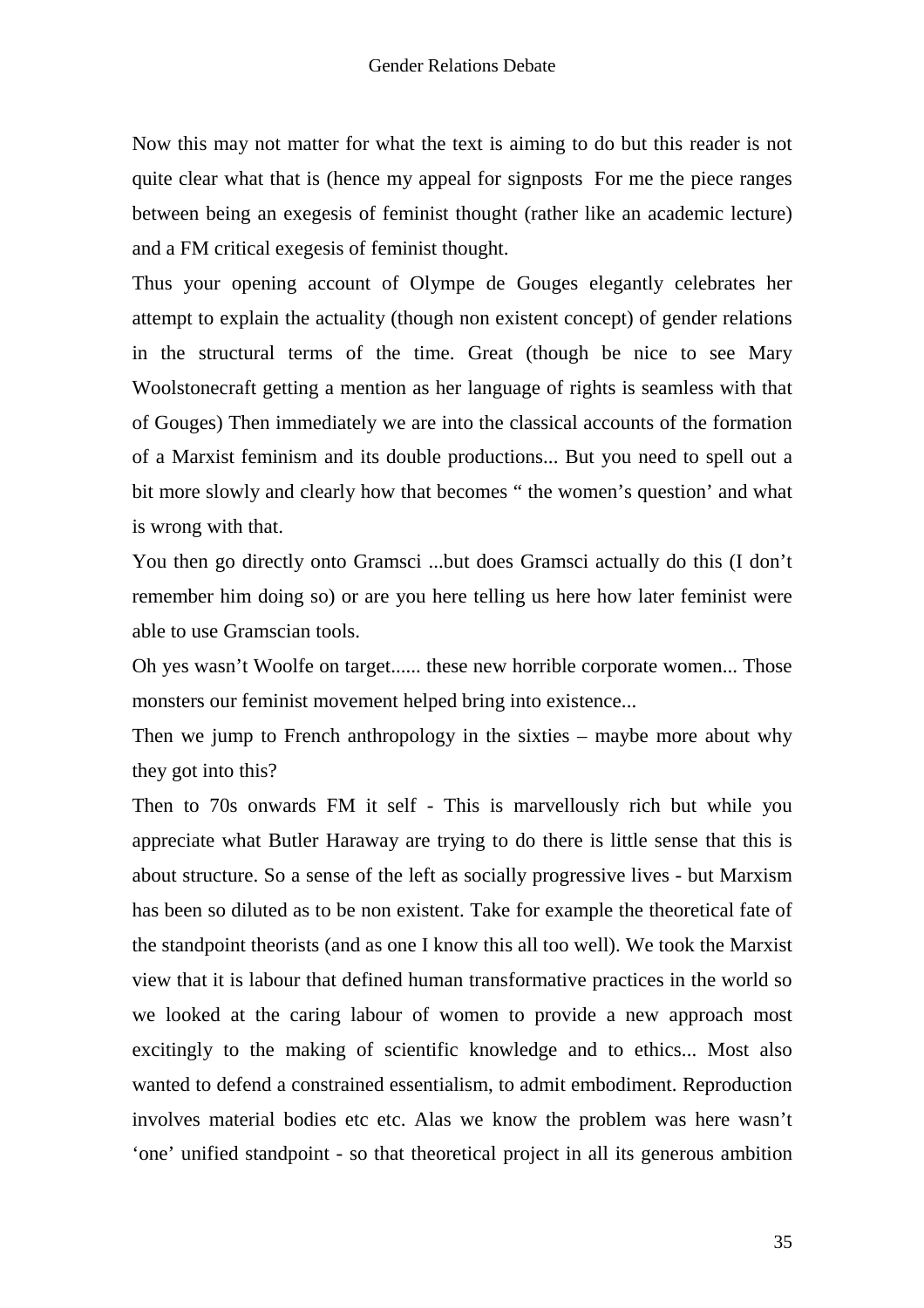failed.. But my point is that I suspect that was the end of the road for Marxist feminism theorising as such. Today there are standpoints ... still useful but no longer a child of the enlightenment and Marx.

Incidental I used to love Bob Connell's work, but I now see him as writing wonderful macro agenda then settling down to study half a dozen gay working class men in Sydney. The gap is to me huge...

Then Fraser Habermas and Pateman just appear the text is smart but doesn't connect. Make the links for me and even dopier readers.

Lastly where are gender relations today. Capital and early Marx for me remain useful but need rethinking in the context of a brutal liberal globalisation. (Globalisation is a bit more then the super highest stage... or is it?) And where are gender relations in the context of war and terror. I feel you need to go on even if the feminist thinking isn't there (though I like the non feminist Susan George and Attac on an allternative globalisation) and all you have is your own formidable intelligence

Well that's my two penn'oth- hope it's useful

Love Hilary

#### **17. Hortense Spillers (USA)**

## Dear Frigga,

Because I am going out of town in a matter of hours and do not plan to return until 19 January, I would like to give you some initial impressions now of your paper on "Gender Relations." I might have more to say after the 19th, but having read a good deal of the essay (and plan to finish), I think I have a fairly substantial sense of where it is headed: let me say right away that it is, to my mind, a very impressive piece of "archaeology" on the "woman question" and the problematics of the gender relations; I like it a good deal and would recommend that you publish it.The piece posits a narrative of plausible and coherent origins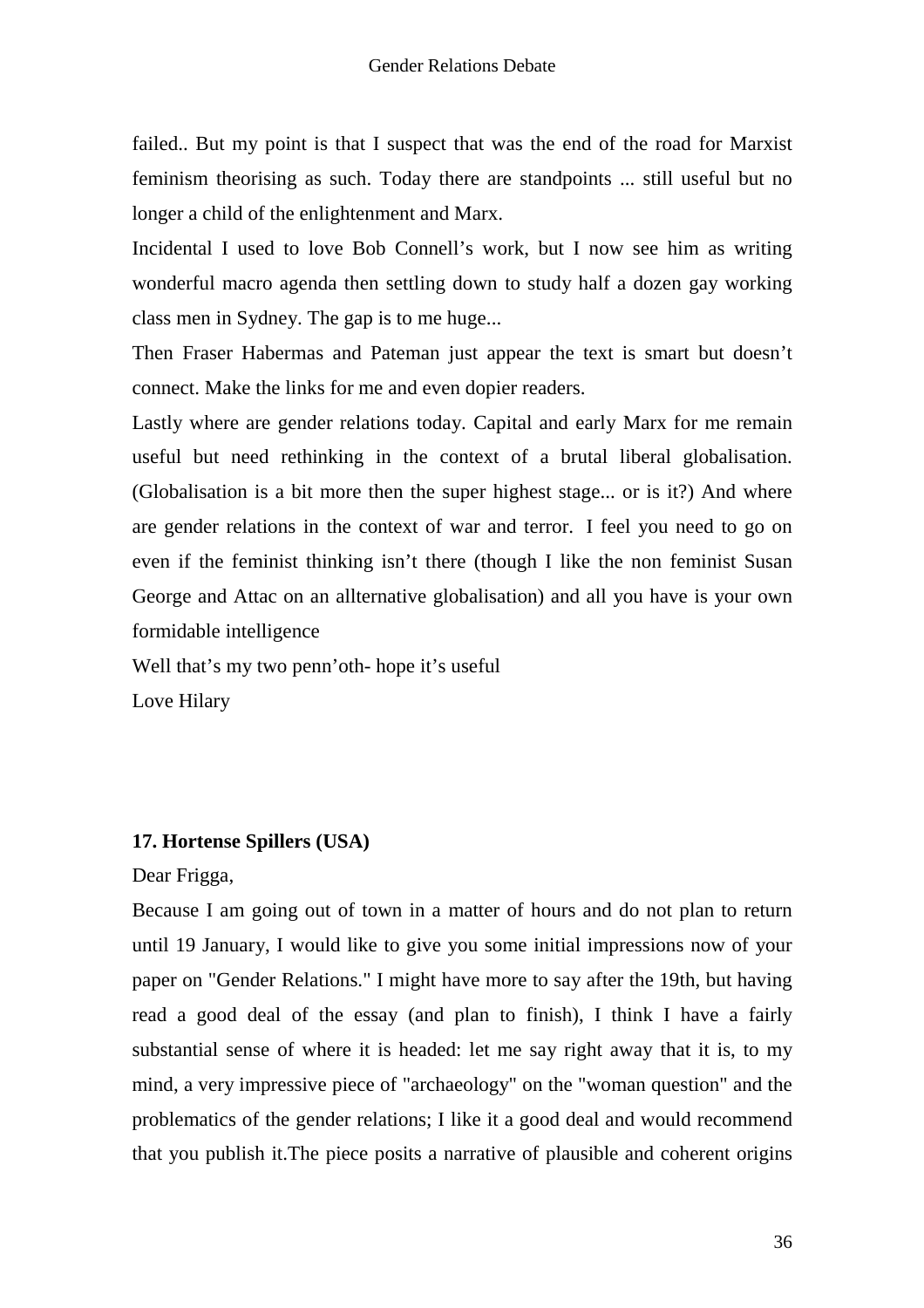of a question whose roots are too often lost in emphasis on female sexuality and the body; some of the latter is attributable, I think, to the prestige of Freudian/Lacanian psychoanalytic theories and the thorough penetration of postmodernist persuasions that seem to cast the historical aside; this piece maintains the historicity of the question by reviewing certain source texts from Bachofen to Marx and updates the temporal progression by following it out to the contemporary period. In other words, the essay engages the conceptual foundations of gender and the place of gender in the emergence of human society and traces its implications, step by step, through the transitional moments of thinking about it. I find the piece instructive (I've underlined several key passages) and thoroughgoing in its attempt to locate the moments where the argument undergoes various transformations. If I have other thoughts about the piece, I will finish them out on my return. But what I have seen so far inspires me to keep reading!

H.

# **18. Rosemary Hennessy. On Frigga Haug's "Gender Relations" in** *The Historical Critical Dictionary of Marxism*

One of the valuable contributions of the mammoth undertaking of *The Historical Critical Dictionary of Marxism* is the network of conceptual threads traversing it that foreground gender and sexuality as core concerns in historical materialism. As editor and contributor, Frigga Haug has left her intellectual mark on this endeavor. Among the most significant entries is the one on "Gender Relations." Tucked into the middle of this essay is a comment on the way gender features in history in general and in the genealogy of historical materialism specifically. It can serve as a gloss on the mode of reading Haug employs. She writes: "A more sophisticated version of gender relations in the development of humanity remains almost invisible in historiography if female labour in the context of total social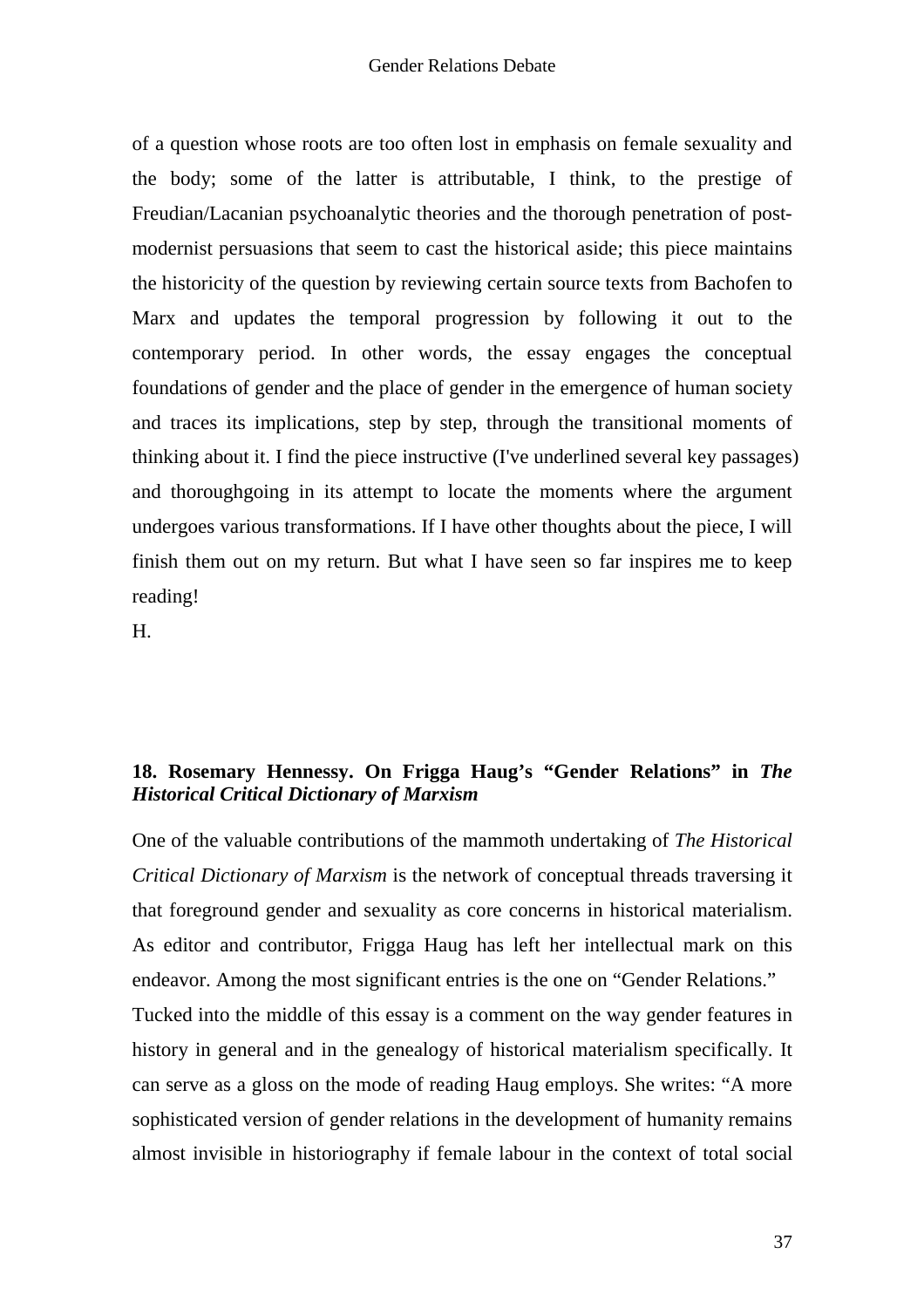labour and the participation of women in politics and administration are not searched for with the attentive eye of a detective." In the entry on "Gender Relations" Frigga Haug does that detective work, tracing the appearance of the concept of gender relations in Marxism while at the same time making a case for an interpretive framework that maintains the historical and materialist integrity of its meaning over the course of its history. In part because the condensed nature of the dictionary form forecloses extensive elaboration of the debates that punctuate the history of gender in Marxist theory, several conceptual knots remain. While at times the entry glosses too easily over some of these strains and contradictions, and even re-enacts some of them, these gaps also point to areas where further work remains to be done. They may provoke future generations of readers to continue the work-in-progress that is Marxist feminism.

The salient theoretical point that emerges from "Gender Relations" is the importance of thinking gender in terms of relations of production. This is an important concept no less for feminism than for Marxism as it is precisely the veer away from this starting point that has fractured both traditions and led to analyses that are partial in their political and theoretical reach. When Haug refers to 'relations of production" she makes it clear that her point of reference is the basic premise of historical materialism, that is, that social relations depend on both the reproduction of life and the production of the means of life. As she traces the genealogy of gender relations in Marxism, Haug makes visible the interplay between what was known and what was forgotten, between flashes of insight that are followed by blindness to gender as a fundamental aspect of the reproduction of life and the means of life as well as their relation.

What emerges is a profile of historical materialism as a set of discourses haunted by gender relations. Nowhere is this more evident than in the work of Marx and Engels. Haug contends that Marx and Engels comprehend gender relations as relations of production just as much as they abandoned this view (288). Crucial here is the question of how production of life in the totality of production is related to the production of the means of life, how gender features in both, and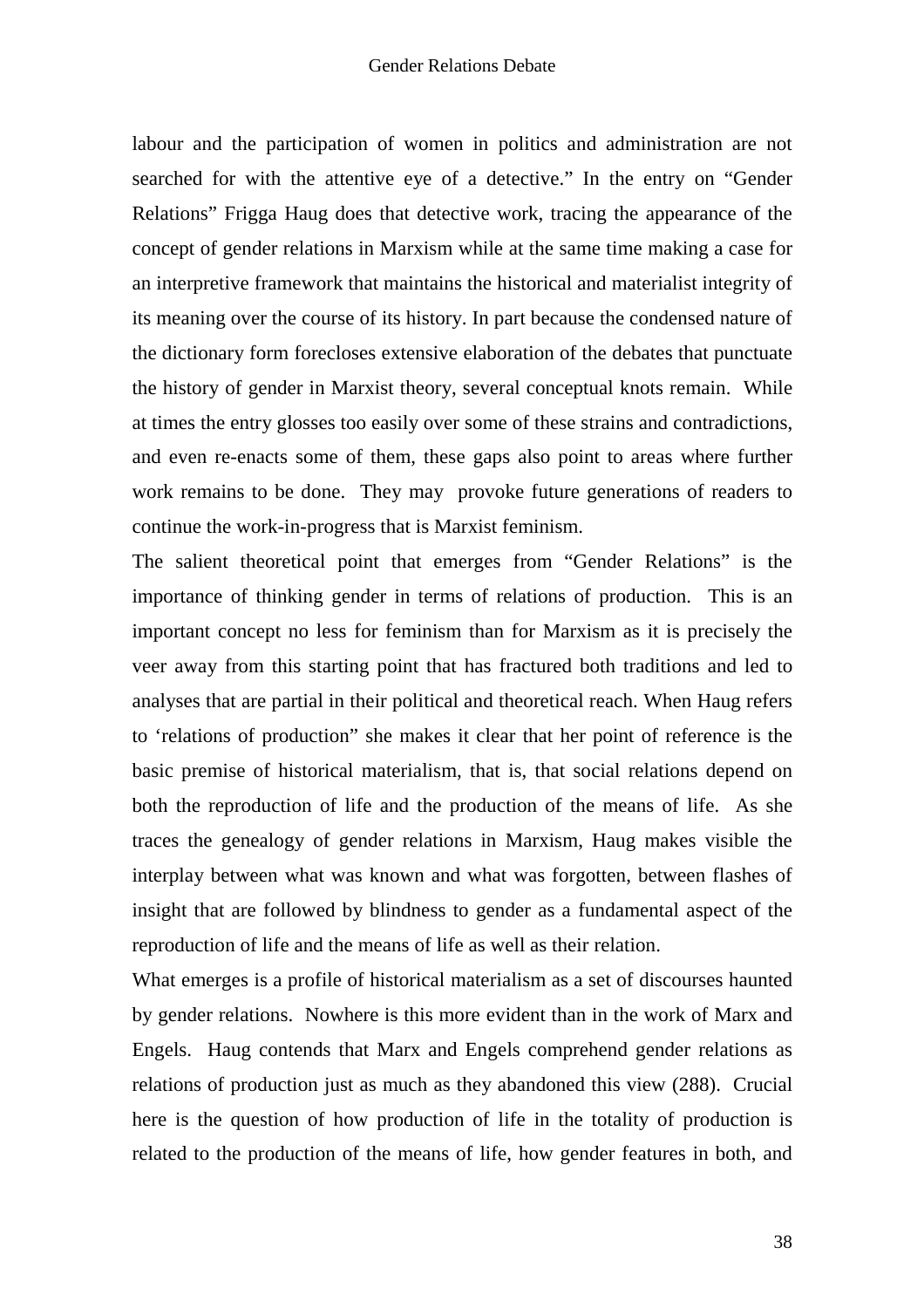how gender is shaped differentially. Haug points out that Marx had a "flash of inspiration" when he stated that gender relations come about via a mode of production outside capitalism; he also recognized that gender relations are relations of reproduction, while in his ethnological research he depicted gender relations as outside relations of production. Engels names both the making of human beings and the production of the means of life [food etc. ] as "production," and so offers production as a starting point for any analysis of social life, even though his analysis does not lead to comprehension of gender as relations of production but rather to a separation of the production of life and production of means of life.

It is this separation that would remain a fault line in Marxist theory and in feminism. The workers' movement forgets that the production of life and the means of life are connected when it makes gender secondary and subordinate to class or considers domestic labor and the family as secondary concerns. And feminism, too, would tend to think gender relations in terms of men's oppression of women or of women's rights and abandon the connection to relations of production. Haug revisits some important debates and contributions to Marxist feminism that aimed to redress this divide by treating capitalist domination of women in the home and capitalist exploitation. One of them was the so called "dual systems theory" of the 1970's that posited two systems of domination, patriarchy and capitalism. While it raised the important question of how the two interact, Haug concludes that the dual systems debates were not resolved – how to put capitalism and patriarchy together again remains a question.

Indeed for the reader of this entry the relation between family and total social labor still remains to be explained. While Haug identifies a longstanding theoretical knot in historical materialism's treatment of gender relations, and offers an important starting point for thinking the materiality of gender—"the standpoint of the reproduction of society"—one comes away from this entry with no clear view of how the production of life and of the means of life are related nor of how gender relations feature in both under capitalism. While offering an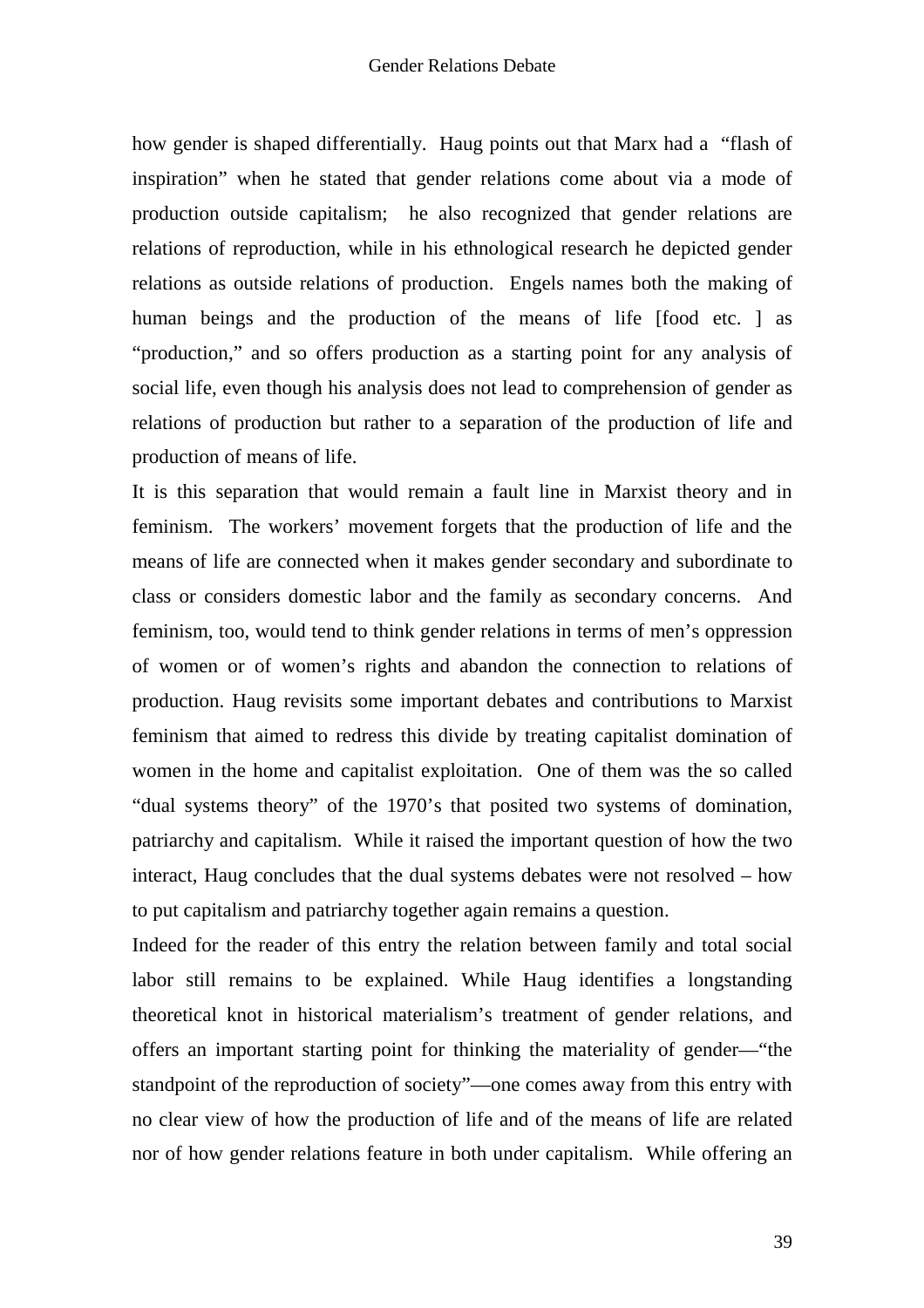extended argument is not the task of a critical dictionary, the might provide more openings or leads into a where a more adequate answer to the question raised by the dual system debates might go. One fruitful avenue that is not addressed is theories of ideology. Are gender relations ideological? Would theorizing them as such help us think through the relation between the production of life and the means of life under capitalism? If not, why not? If the reproduction of life includes the reproduction of the means to life and gender relations feature in both when gender relations are thought only in terms of the family, domestic labor, or divisions of labor in the job market, this fragmented way of thinking is itself a historical effect. Might we say it is also an effect of ideology?

For all of the importance of the position on gender as basic to social reproduction, the entry on "Gender Relations" also reiterates some of the historical effects of this fragmentation of the reproduction of life as they have registered in social theory in western modernity, including Marxism and feminism. The entry's consideration of gender principally examines two archives: western ethnology and philosophy. Attention to gender relations is more prominent within the archive on ethnology, especially in terms of its examination of kinship systems. One of the great unsaids underscoring both, however, is the history of colonialism. That 500 year long project helped shape the disciplining of knowledge, what is visible and knowable. Haug's entry on "Gender Relations" does not acknowledge this historical effect, even as it traverses it. One is not invited to think gender in terms of how it features in capitalism's ongoing imperial relations, how gender in those modes of production "outside capitalism" still disciplines neo-colonial subjects and history, or how here, too, as with the family in industrialized sectors, we need to think through relations between capitalism's inside and outside.

Beginning the entry on "Gender Relations" with Marie de Gouges, a feminist of the French Revolution, Huag provides a frame of reference and suggests a trajectory for its political standpoint that is at odds with the theoretical stance that emerges from the genealogy of gender thinking in Marxism. While de Gouges is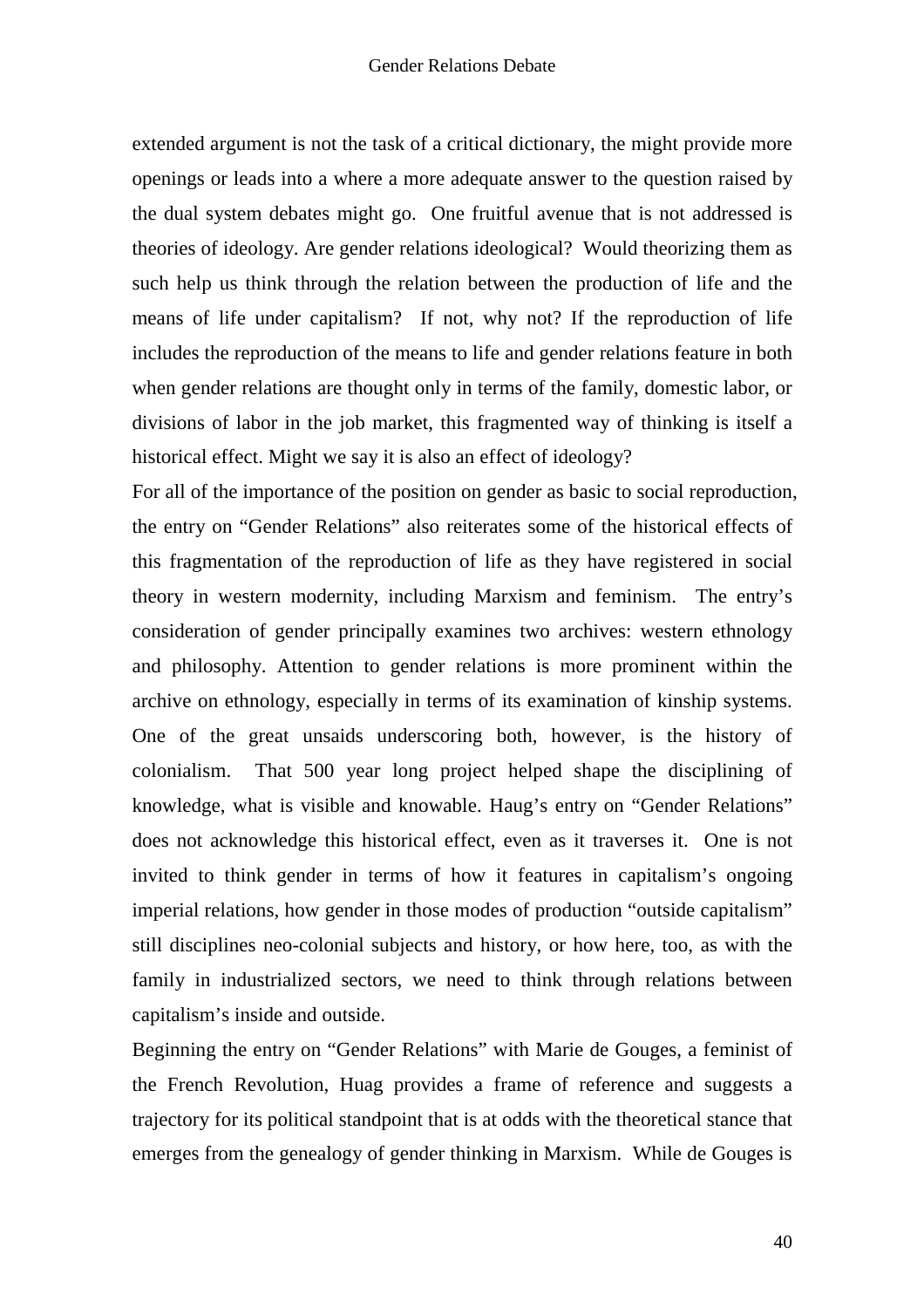thinking gender relations in terms of "total social reproduction," in Haug's reading it is gender relations that are determinate here—a stance that is more akin to radical feminism than Marxist feminism. The political issues Haug highlights in de Gouge pertain to equality between the sexes under the law. While this is the premise of feminist social movement that has prevailed in capitalist class society, it has been critiqued by Marxist feminists as a partial view. That Haug would begin here, followed by a survey of ethnological studies of gender seems to re-enact the fragmented double consciousness that posits two sorts of gendered subjects: the European enlightenment subject of democratic societies, of rights and citizenship and the anthropological subject of kinship groups. There is a history of gender relations that the entry remains blind to, that frames its organization, and that derives, perhaps, from some of the very same historical contradictions that produce the fault lines Haug's essay traces in historical materialist theory.

The treatment of recent developments in capitalism and their impact on gender relations, among them the impact of reproductive technology, would benefit from a perspective that takes into account the ways global capitalism's gender relations play out differently and unevenly for women and men in its various sectors, and their impact on the reproduction of life. To name only one example: the gender relations of the assemblers of pharmaceutical products vs those of the consumers of them.

Finally, while Marxist feminism has been so extremely embattled that the archive of recent Marxist feminist work in sociology and other disciplines is small, there are examples beyond the few German ones Haug ends with, among them Teresa Brennan, Harriet Fraad, Lindsey German, Miranda Joseph, Teresa Ebert, Rosemary Hennessy, Joanna Brenner, Kevin Floyd.

Undoubtedly there are important contributions here. In addition to the emphasis on beginning analysis of social life with social reproduction as a starting point, there is a directive that reading Gramsci's work on Frodism is crucial to a theory of gender (another instance of Haug's provocative and astute detective work).